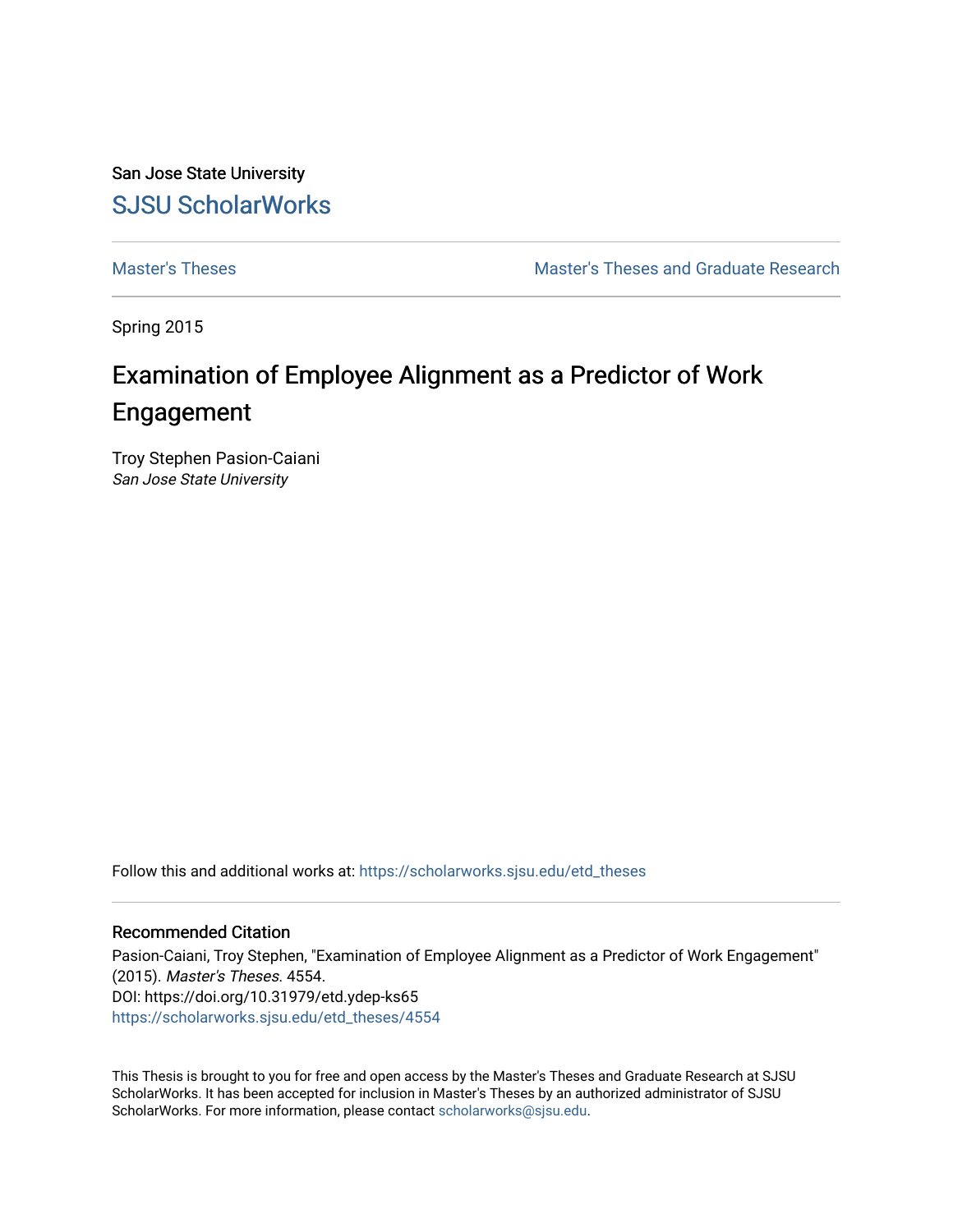# EXAMINATION OF EMPLOYEE ALIGNMENT AS A PREDICTOR OF WORK ENGAGEMENT

A Thesis

Presented to

The Faculty of the Department of Psychology

San José State University

In Partial Fulfillment

of the Requirements for the Degree

Master of Science

by

Troy Pasion-Caiani

December 2014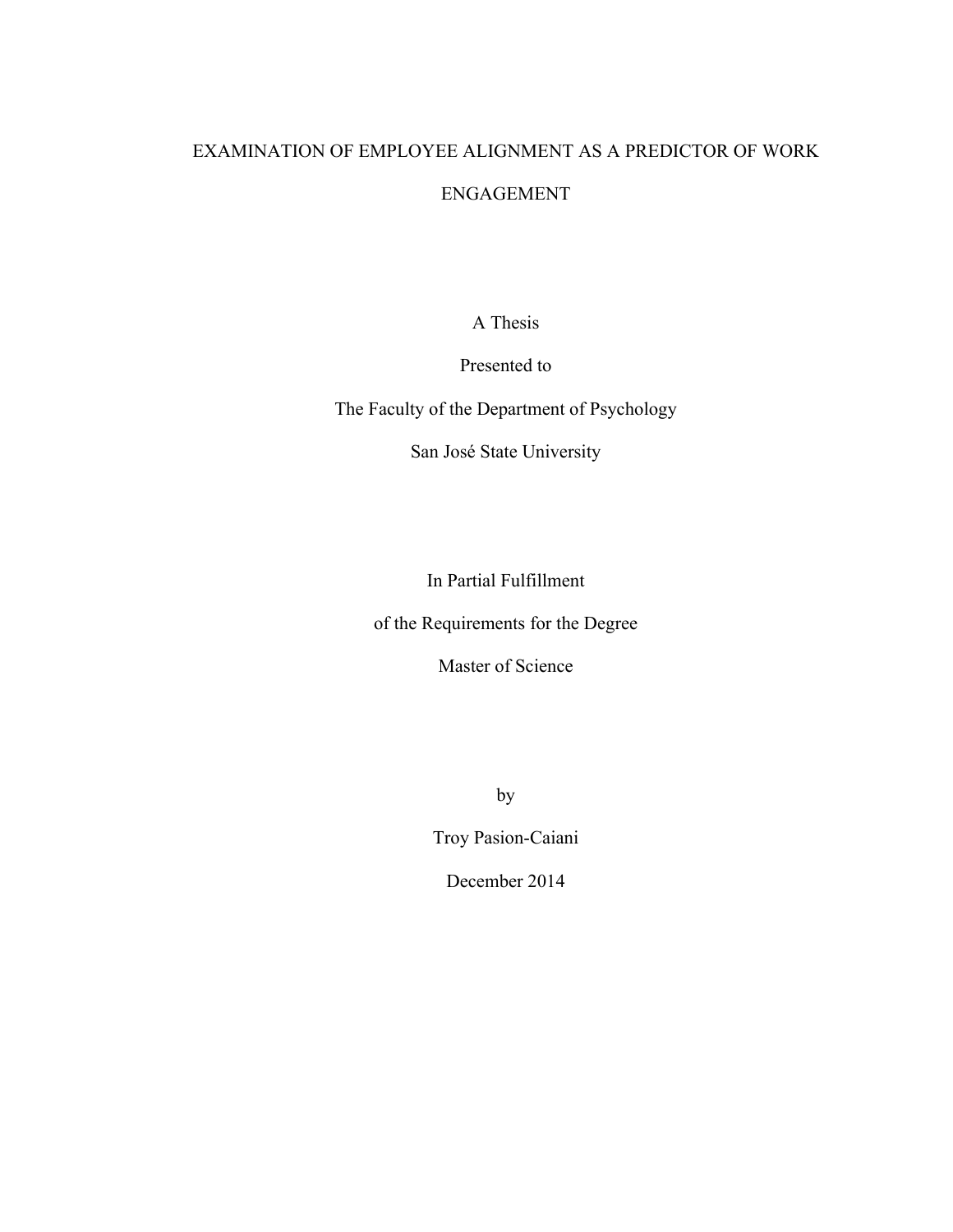© 2014 Troy Pasion-Caiani ALL RIGHTS RESERVED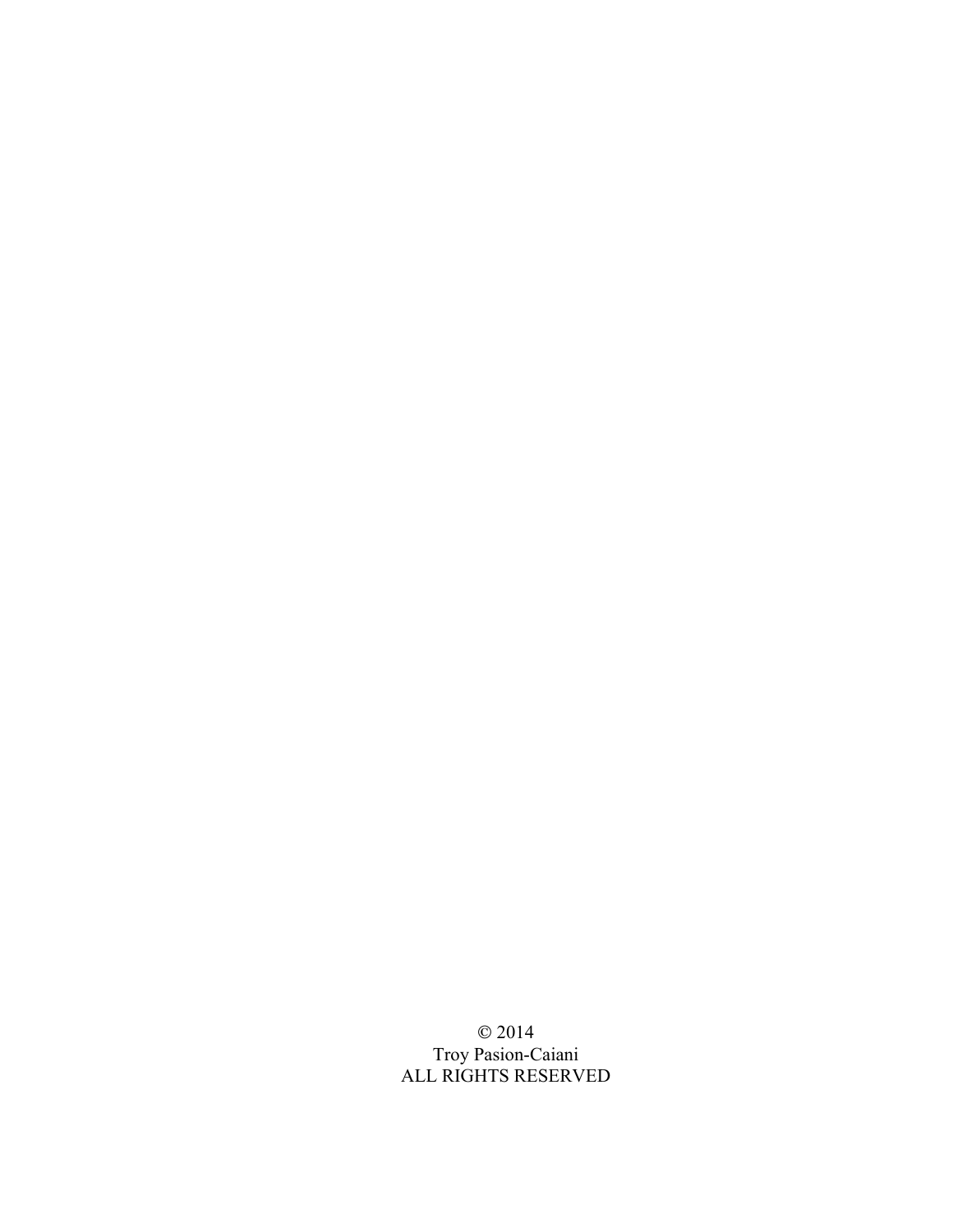The Designated Thesis Committee Approves the Thesis Titled

# EXAMINATION OF EMPLOYEE ALIGNMENT AS A PREDICTOR OF WORK ENGAGEMENT

by

Troy Pasion-Caiani

# APPROVED FOR THE DEPARTMENT OF PSYCHOLOGY

SAN JOSE STATE UNIVERSITY

December 2014

Dr. Megumi Hosoda Department of Psychology Dr. Howard Tokunaga Department of Psychology Dr. B. Lynn Ware Integral Talent Systems, Inc.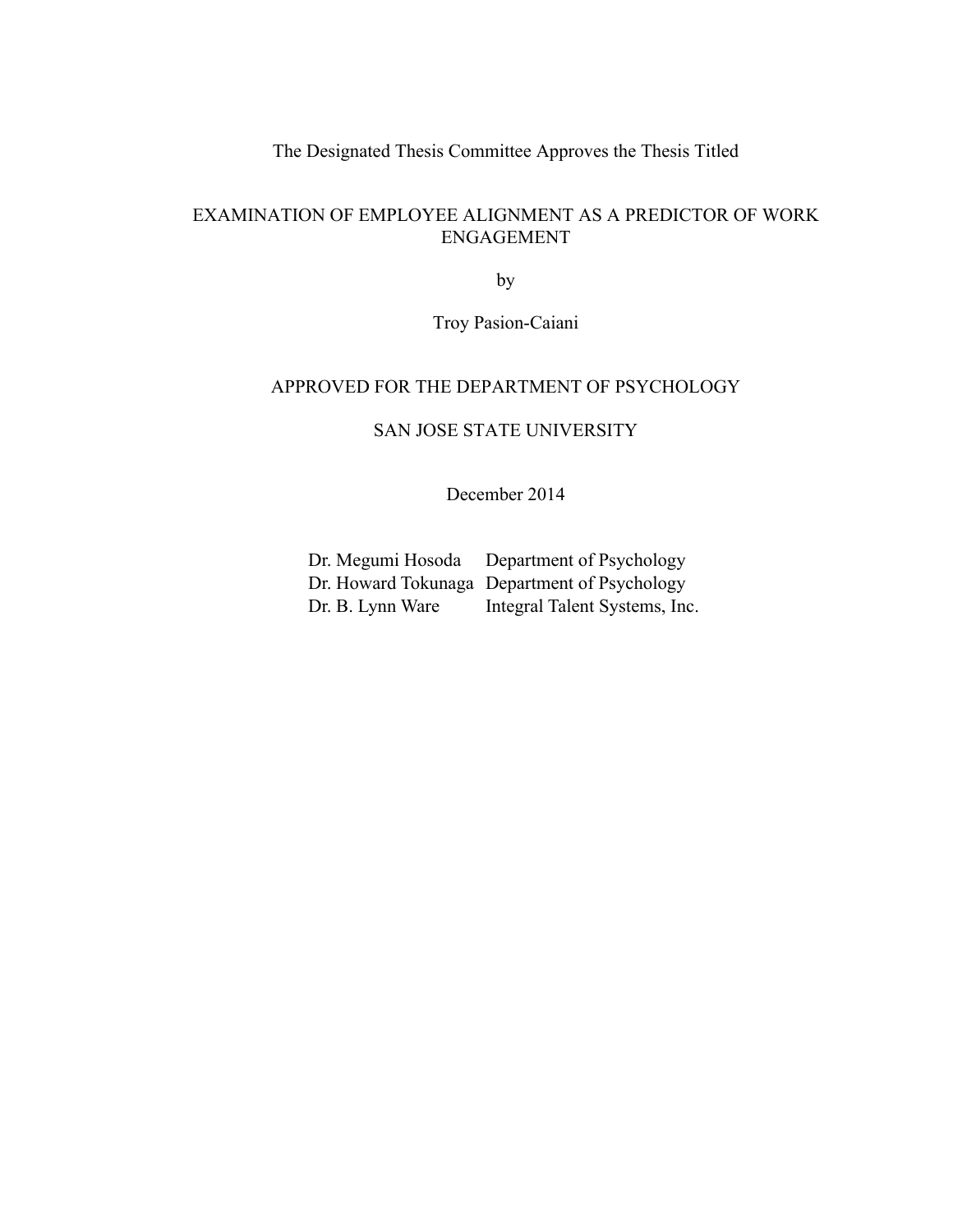#### ABSTRACT

# EXAMINATION OF EMPLOYEE ALIGNMENT AS A PREDICTOR OF WORK ENGAGEMENT

#### By Troy Pasion-Caiani

Work engagement, which is defined as a positive affective-motivational state of fulfillment in workers, characterized by vigor, dedication, and absorption in a work role, has been shown to produce many benefits for both individuals and organizations. In the present study, employee alignment was introduced as an additional personal resource measuring employees' attitudes and beliefs toward their organization, their leaders, and the mission, vision, and goals of their organization. Using a sample of 1,510 employees, this study examined perceived organizational support (POS), supportive leader behavior, and employee alignment as predictors of work engagement. Furthermore, this study tested the incremental validity of employee alignment in predicting work engagement above and beyond POS and supportive leader behavior. It was found that POS, supportive leader behavior, and employee alignment all positively predicted work engagement. Additionally, employee alignment was shown to have additive predictive validity above and beyond POS and supportive leader behavior. These findings suggest that if workers believe in their organization's mission, vision, goals, leaders, and direction of the company, they are more likely to become engaged in their work role above and beyond perceived organizational support and supportive leader behaviors. Organizational strategies to increase work engagement through POS, supportive leader behavior, and employee alignment are suggested.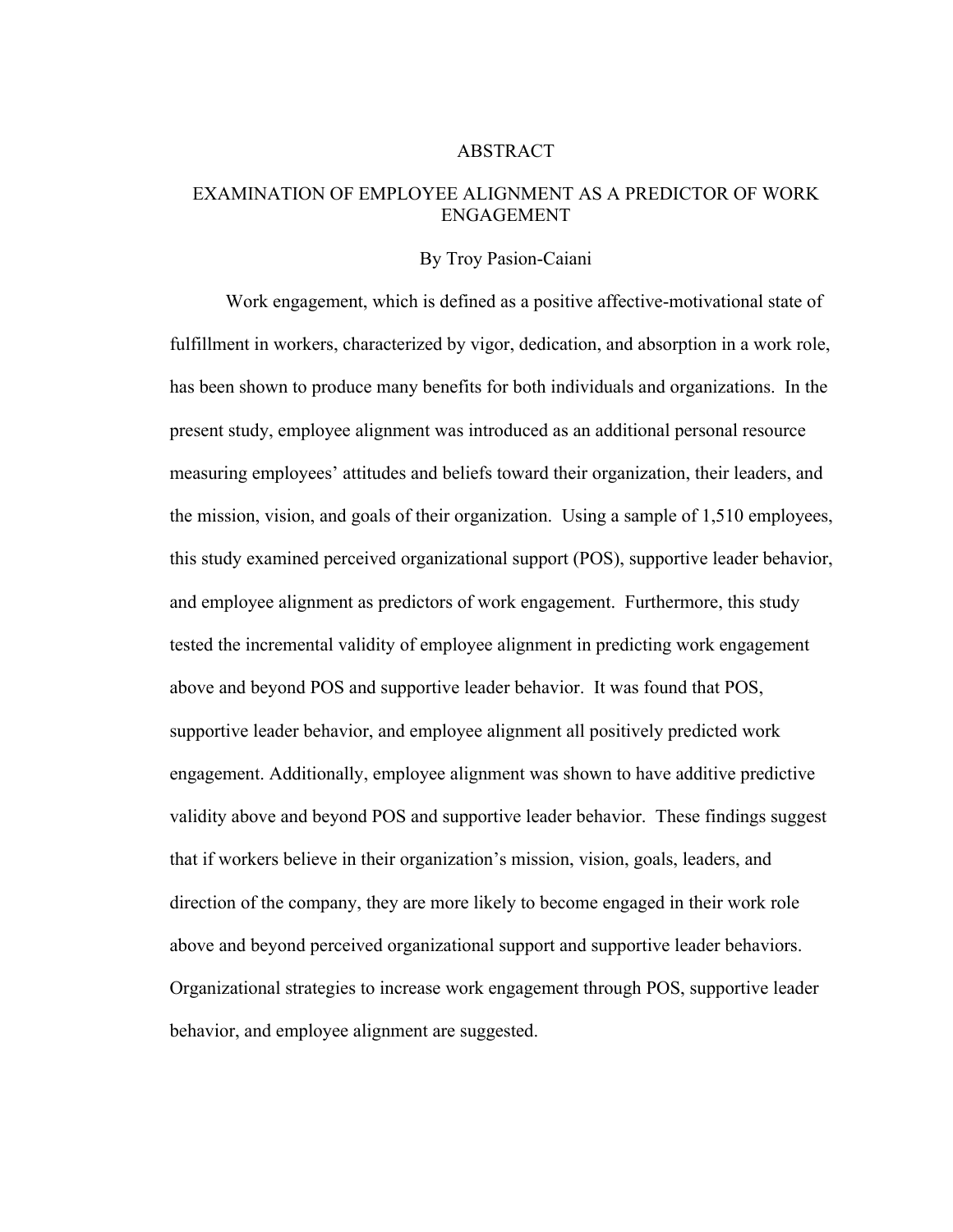#### ACKNOWLEDGEMENTS

My achievements in graduate school are a testimony to all the support, love, and direction from people around me who cared enough to place their vote of confidence in me, be there through hardships, and challenged me to push myself and accomplish a postgraduate education.

I wouldn't have been able to succeed without the unconditional love and support of my dad, mom, and brothers. Thank you for always being there for me when I needed you and understanding when I needed space to grow on my own. This achievement begins what my father coined the Pasion-Caiani family cycle of education.

A huge thank you to my advising committee. I wouldn't have been able to complete this thesis without your direction. Lynn, thank you so much for being the best mentor and boss I've ever had in my life. I owe so much of my professional development to you and your guidance. Megumi, I appreciate you being my chair because you provided the right amount of feedback and collaboration. Thank you for your patience during the revision process… it was definitely a task! Throughout my entire graduate school experience you always played the role of surrogate mother and guiding light. Your laugh always brightened my day and your coaching spurred me to become more educated. Howard, you are the best statistics professor I have ever had. I'm very grateful for your engaging teaching ability because during your lectures there was never a dull moment. Again, thank you all who have touched my life and believed in me during this journey through graduate school. My success is a testament to your greatness.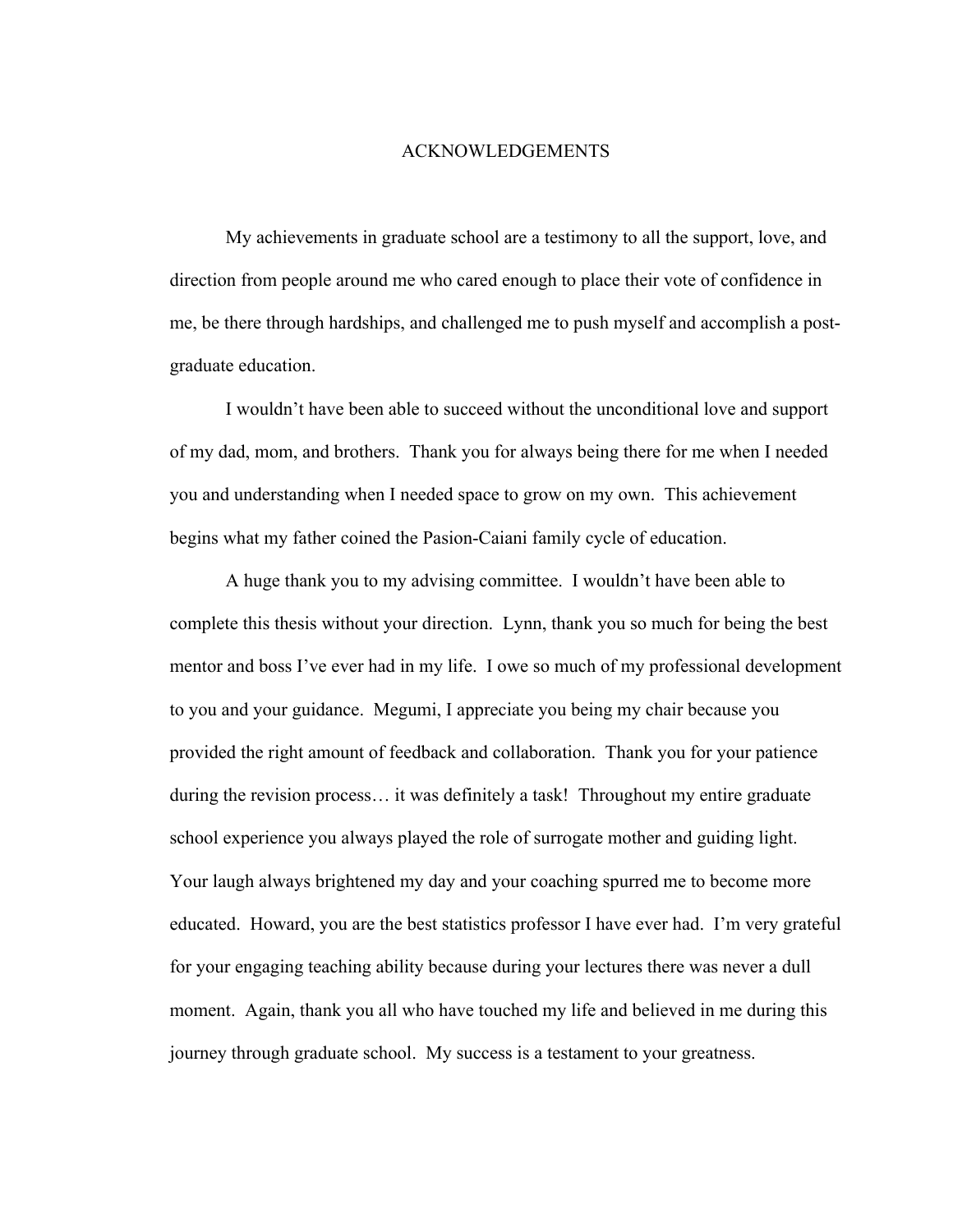# TABLE OF CONTENTS

| 19 |
|----|
|    |
|    |
|    |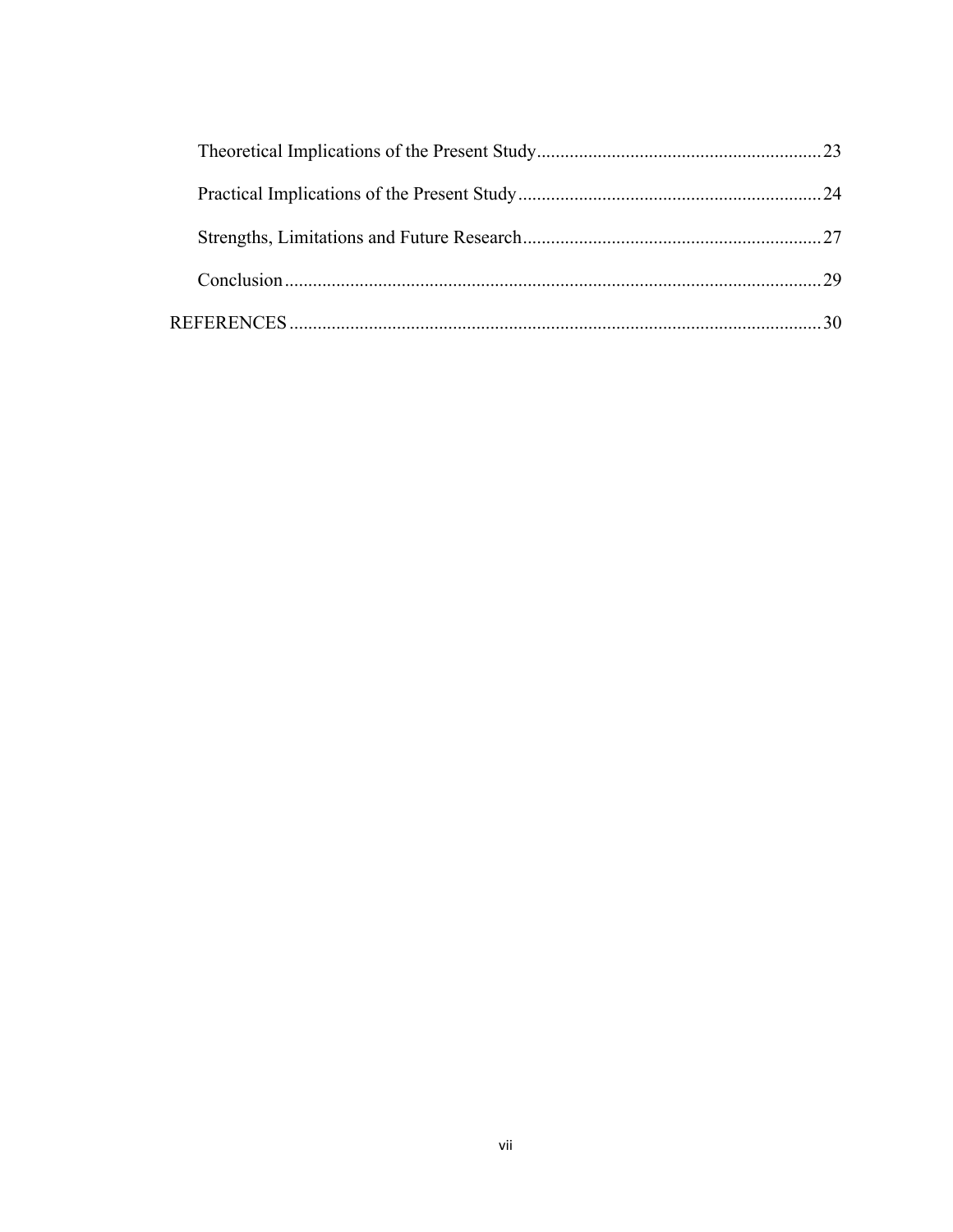# LIST OF TABLES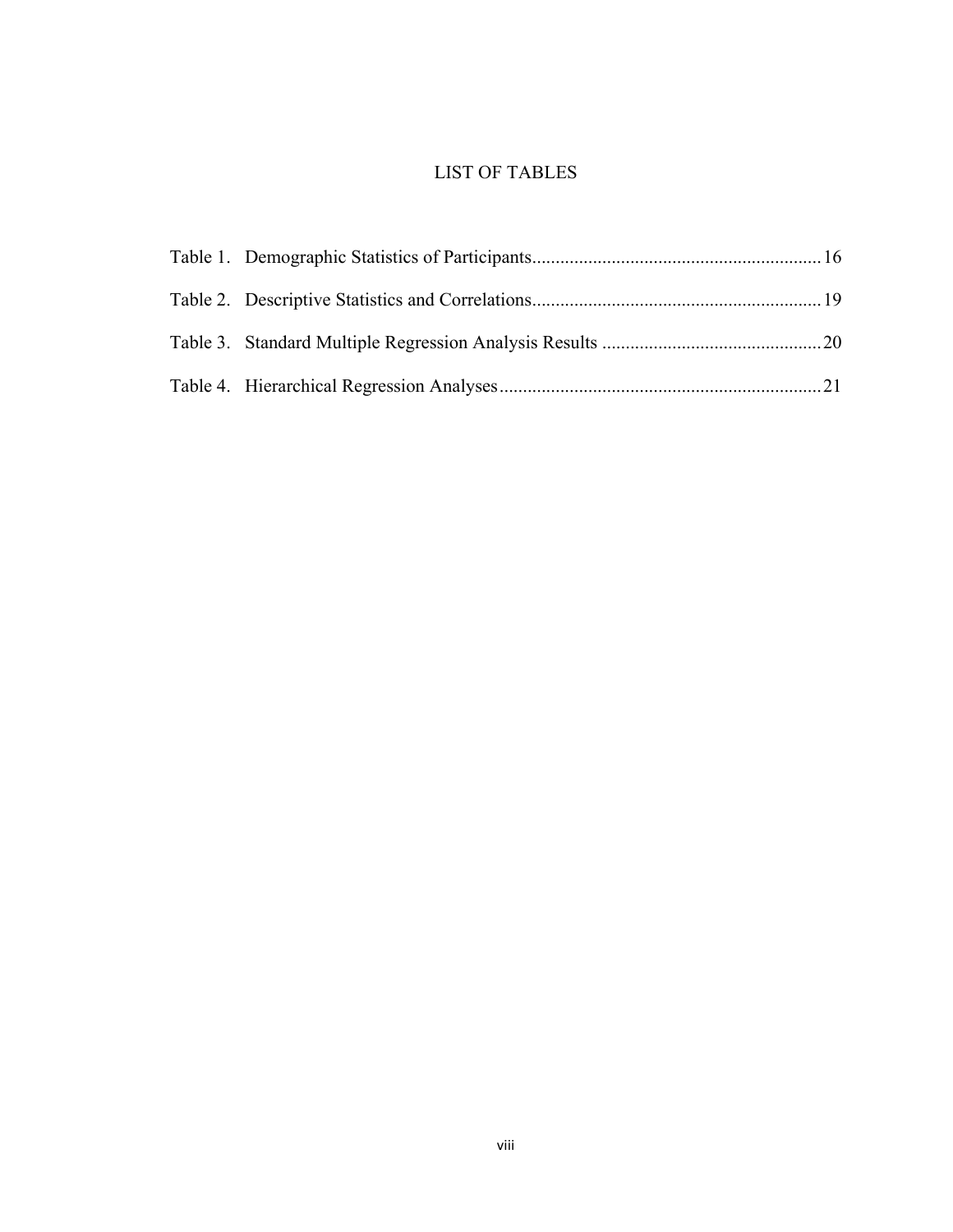#### **Introduction**

Researchers have paid a considerable amount of attention to work engagement over the past two and a half decades to better understand its antecedents and consequences. Work engagement is defined as a positive affective-motivational state of fulfillment in workers, characterized by vigor, dedication, and absorption in a work role (Kahn, 1990; Schaufeli & Bakker, 2004). Work engagement has been shown to be linked to positive organizational and employee outcomes (Hakanen & Schaufeli, 2012; Kataria, Rastogi, & Garg, 2013). For example, work engagement is associated with increased profitability, and sales growth, as well as improved customer satisfaction and loyalty (Roberts & Davenport, 2002; Schneider, Macey, Barbera & Nigel, 2009). Work engagement is also positively related to employees' task performance, innovative behavior, and mental and physical health, and negatively related to their intentions to leave the company (Bakker, 2011; Christian, Garza, & Slaughter, 2011; Hakanen & Schaufeli, 2012; Rich, Lepine, & Crawford, 2010; Saks, 2006; Shuck, Reio, & Rocco, 2011). Furthermore, when an individual team member is engaged at work, engagement becomes contagious to other team members, resulting in increased engagement in a team (Bakker, Van Emmerik & Euwema, 2006; Bakker & Xanthopoulou, 2009). Consequently, work engagement is likely to lead to organizational effectiveness through optimal employee performance as well as increased worker well-being. Because work engagement has been shown to be related to many positive outcomes, researchers have been examining factors that predict work engagement, including job resources and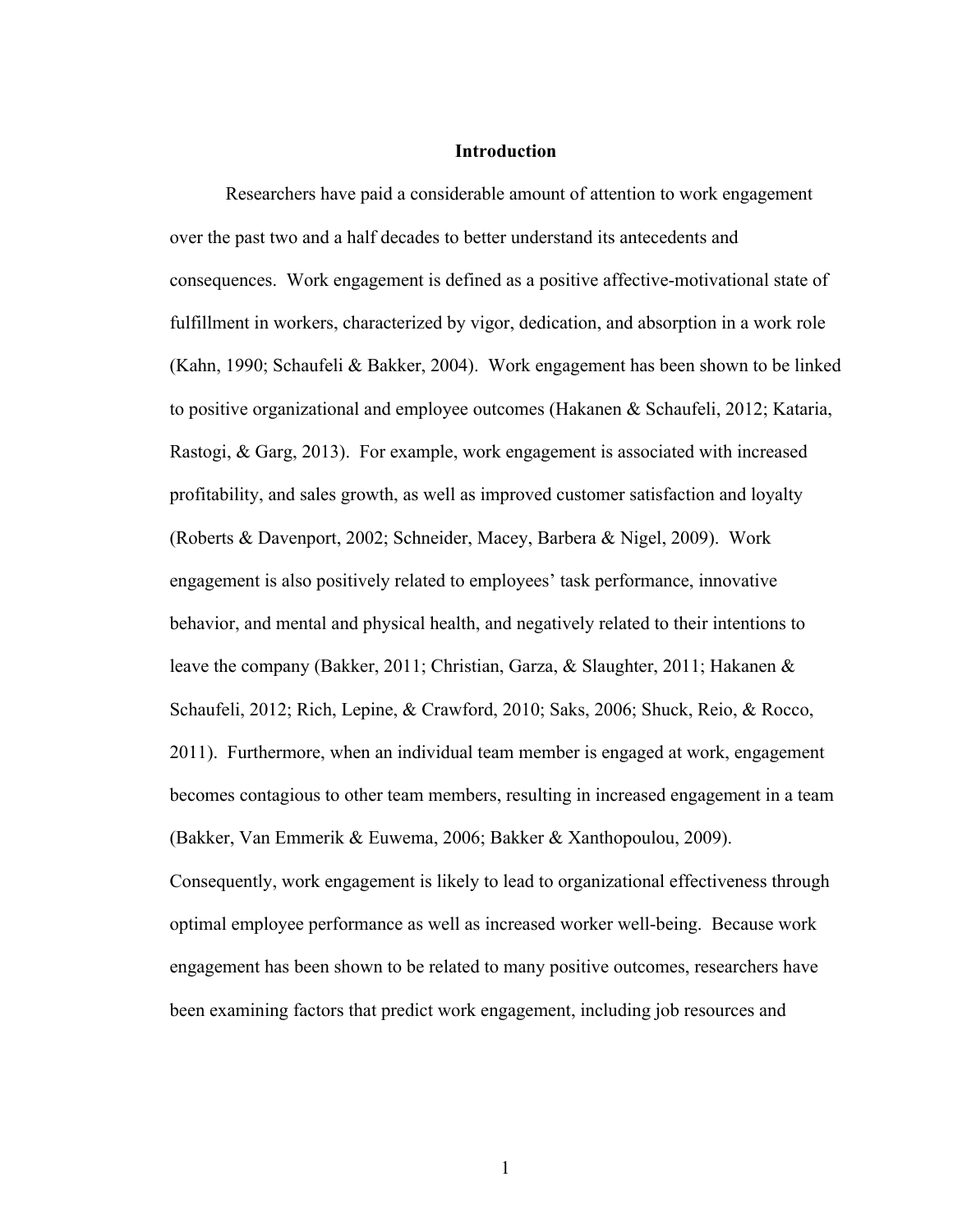personal resources (e.g., supervisor support, self-efficacy) (Freeney & Fellenez, 2013; Xanthopoulou, Bakker, Demerouti, & Schaufeli, 2007, 2009).

Various job resources have been proposed to predict work engagement (Christian et al., 2011). Job resources include job characteristics (e.g., perceived organizational support, autonomy, task variety, task significance, feedback, organizational climate, coworker support) and supportive leader behavior (e.g., supervisor support, clear expectations, trust, transformational leadership) (Christian et al., 2011; Freeney  $\&$ Fellenez, 2013; Halbesleben, 2010; Rich et al., 2010; Saks, 2006). Work environments that provide many resources are likely to promote employees' willingness to dedicate their efforts and abilities to the task, because employees with such resources will complete a task successfully and attain work goals (Bakker, 2011).

In addition to job resources, more recent research attention has been given to examine personal resources as predictors of work engagement (Hobfoll, Johnson, Ennis, & Jackson, 2003). Personal resources are positive self-evaluations that are linked to resiliency and refer to the sense of the ability of individuals to control their environment (Hobfoll et al., 2003). Personal resources include personality traits and state-like characteristics. Examples of personal resources are self-efficacy, organizational-based self-esteem, and optimism (Xanthopoulou et al., 2007, 2009). Luthans, Norman, Avolio, and Avey (2008) argue that engaged workers appear to be different from other workers because they possess particular personal resources, which seem to empower them to be able to control and impact their work environment. Therefore, in addition to job resources, personal resources seem to be important predictors of work engagement.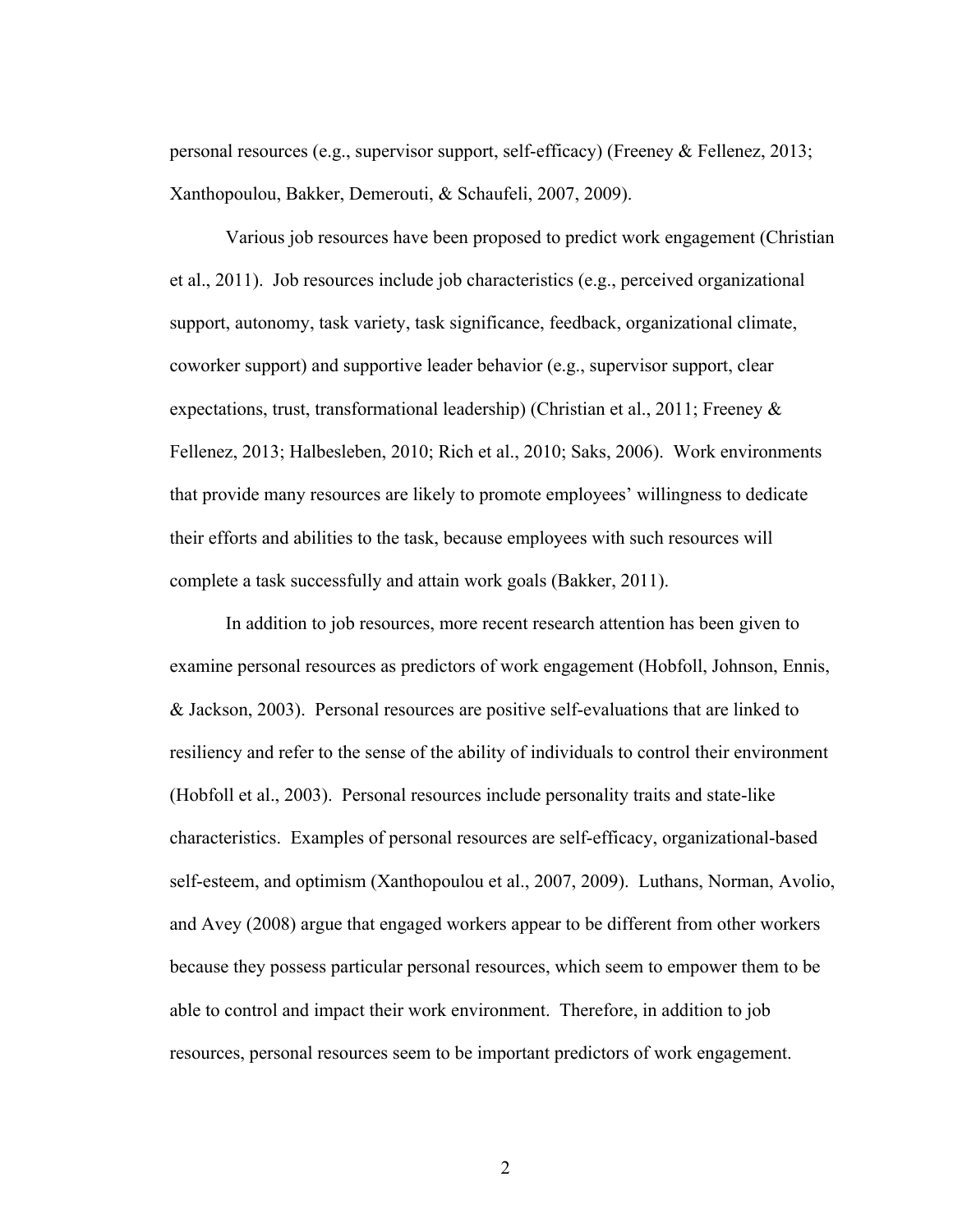However, compared to research on job resources, research on personal resources as predictors of work engagements is scarce. More research attention should be paid to examining additional personal resources as predictors of work engagement.

Employee alignment is hypothesized as a personal resource in this study. Employee alignment is defined as the degree to which employees value and believe in the goals, mission, and vision of their organization (Ware, 1999). When employees value and believe in organizational goals and see how their work contributes to their company's values and goals, this might foster a sense of meaningfulness and purpose in their work role. Consequently, they might become more engaged with their work. This assertion is reasonable given Kahn's (1990) definition of engagement as a work situation where employees find work meaningful. However, little study has examined employee alignment as a predictor of work engagement.

The investigation of employee alignment as a predictor of work engagement is important because if employee alignment predicts work engagement, personal resources could include not only personality traits but also an attitudinal variable. Companies could provide onboarding and training programs to increase employment alignment as well as select those who have the same values as the organization. Therefore, the primary purpose of this study was to examine whether employee alignment predicts work engagement and whether it predicts work engagement above and beyond more frequently studied job resources (i.e., perceived organizational support and supportive leader behavior). The following sections present the definition of work engagement, followed by a review of literature on the predictors of work engagement, the introduction of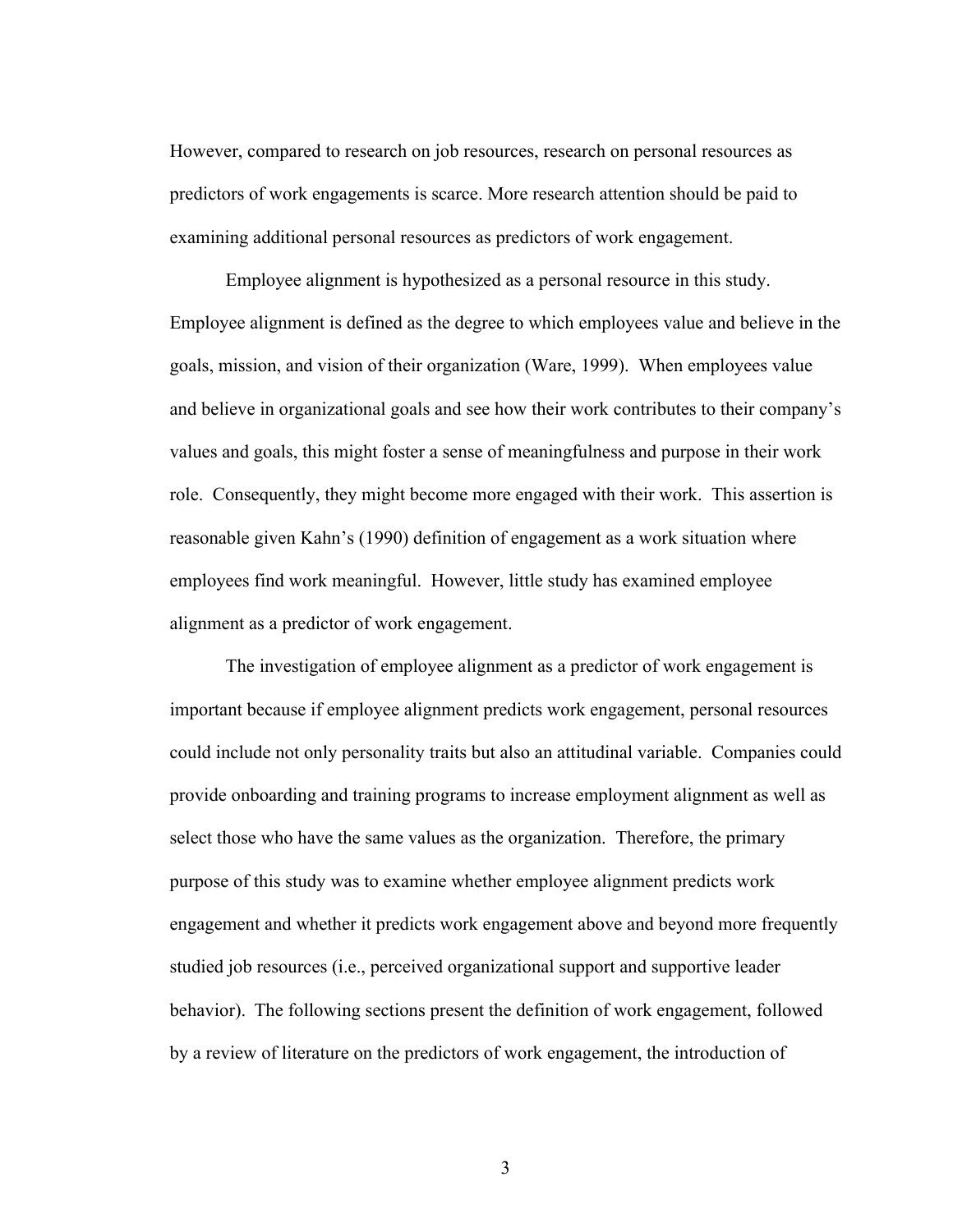employee alignment as a personal resource, and finally the hypotheses tested in this study.

#### **Definition of Work Engagement**

Work engagement is defined as an employee's positive affective-motivational state of fulfillment characterized by being energized, absorbed, and identified with one's work role (Kahn, 1990; Maslach, Schaufeli, & Leiter, 2001). Kahn defined personal engagement as the harnessing of organizational members' selves to their work roles; engaged individuals express themselves physically, cognitively, and emotionally during role performance. That is, people become physically involved in tasks, cognitively vigilant, and emotionally connected to others (Kahn, 1990).

Work engagement reflects the personal energy and investment employees bring to their work. Maslach et al. (2012) argue that work engagement consists of three dimensions: vigor, dedication, and absorption. Vigor is characterized as high levels of energy and mental resilience at work and the willingness to invest effort into one's work and being persistent in the face of difficulties. Dedication is defined as strong identification with one's work characterized by a sense of significance, enthusiasm, inspiration, and pride. Absorption is a positive psychological state of total immersion and concentration on one's work; as a result, detaching from work is difficult because time passes quickly.

According to Kahn (1990), psychological conditions that influence work engagement include meaningfulness, safety, and availability. Psychological meaningfulness is experienced when workers feel that they have had a return on their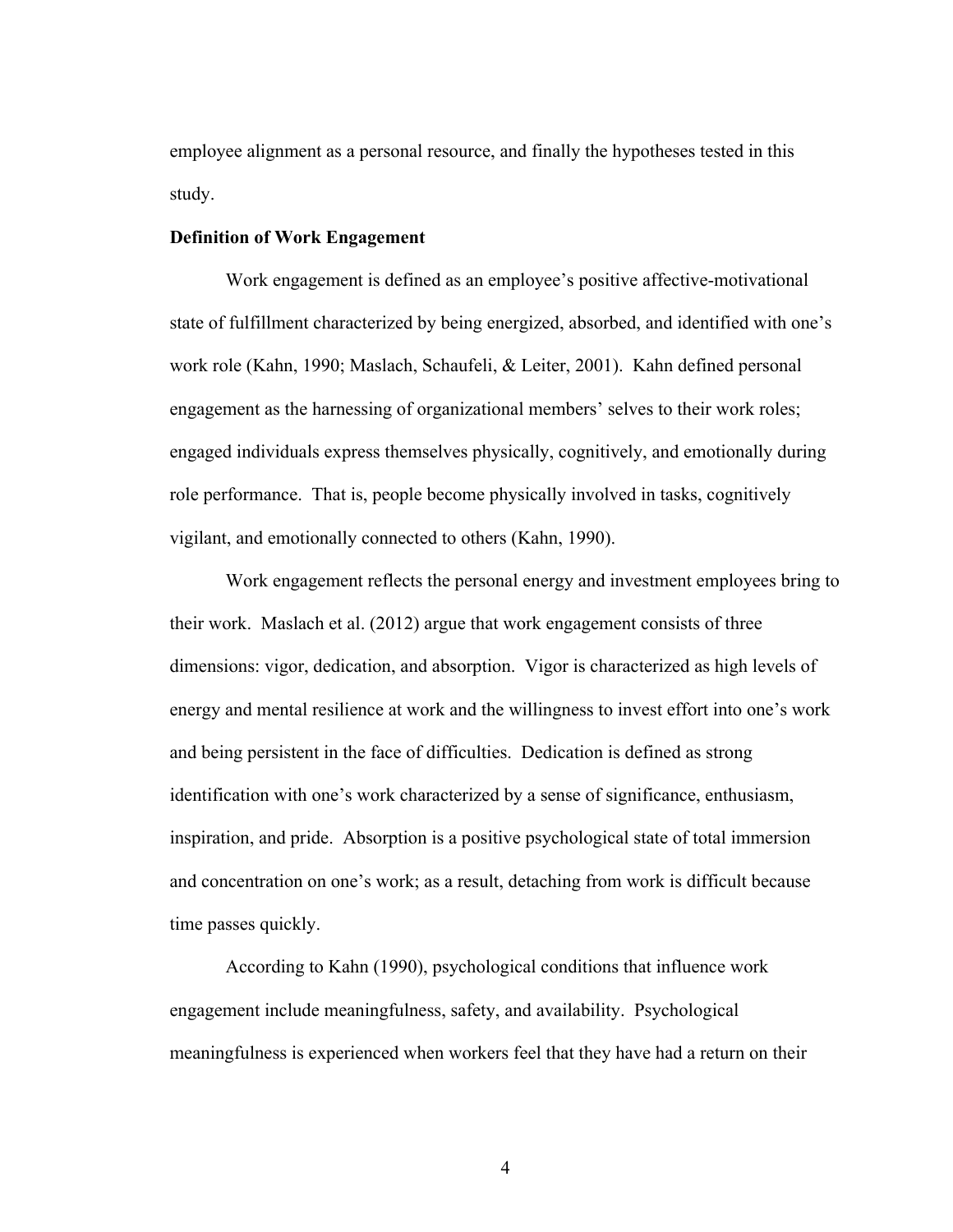investment of physical, cognitive, or emotional energy. Kahn describes psychological safety as workers' feeling comfortable expressing their authentic self in a work role without fear of negative repercussions to their self-image, status, or career. Psychological availability refers to the capacity of the individual to invest resources into the work role (Kahn, 1990).

When the psychological conditions that foster work engagement are part of the work environment, workers display vigor, dedication, and absorption. Engaged employees not only have the capacity to be energetic, but they also enthusiastically apply this energy to their work. Engaged workers feel compelled to strive toward a challenging goal and accept a personal commitment to attain the goal. Employees who are engaged are intensely involved and become absorbed in their work, lose track of time and have a diminished response to distractions (Bakker, 2011).

# **Predictors of Work Engagement**

Job resources in the job demands-resources (JD-R) model (Bakker & Demerouti, 2008) have been studied as predictors of work engagement. Job resources refer to physical, psychological, social, or organizational aspects of the job that are functional in achieving work goals, reduce job demands and the associated physiological and psychological costs, and stimulate personal growth, learning, and development (Bakker & Demerouti, 2007; Schaufeli & Bakker, 2004). Examples of job resources include perceived organizational support (POS), autonomy/job control, social support from supervisor and co-workers, task significance, task variety, growth opportunities,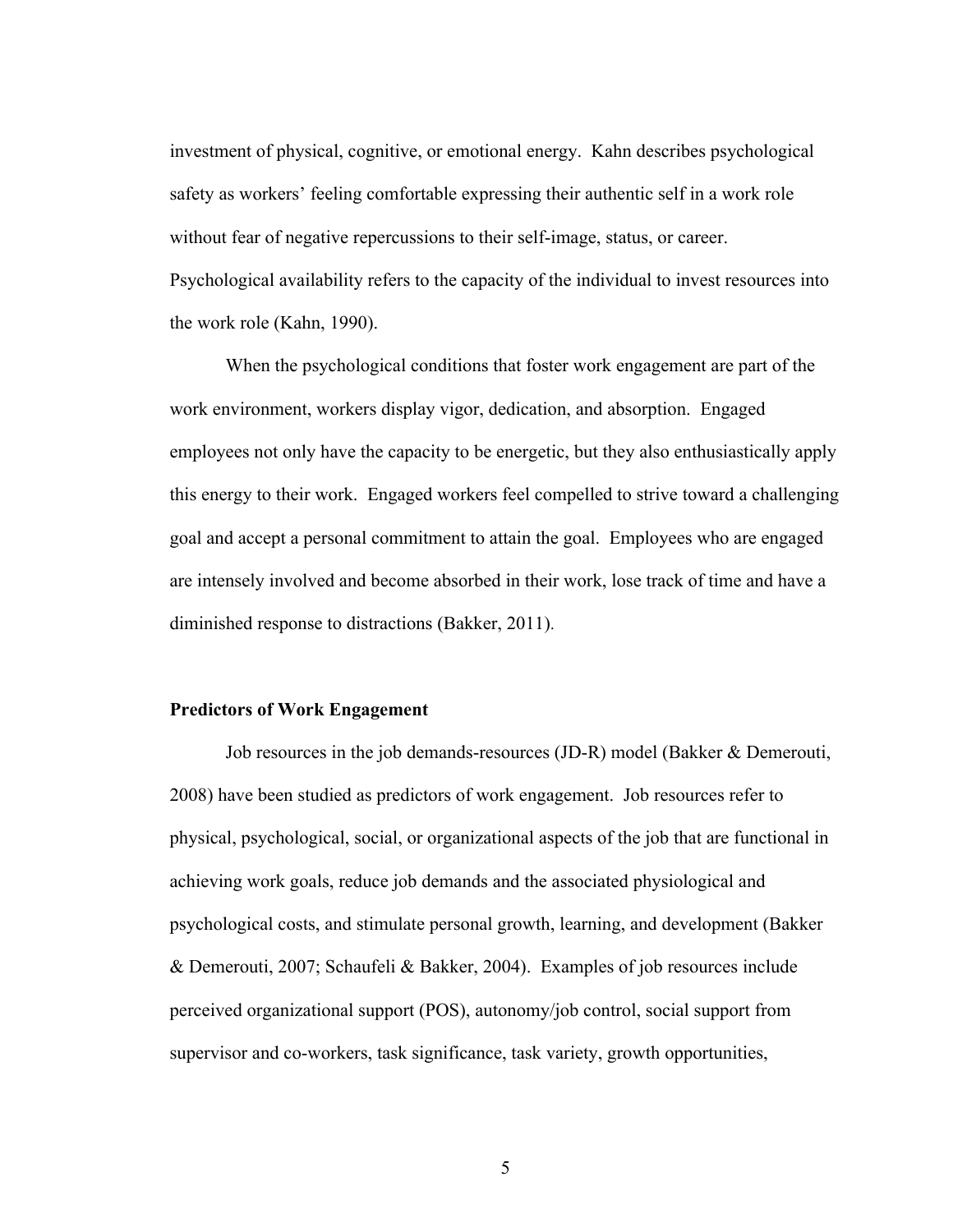performance feedback/recognition, and supervisory support/coaching (Christian et al., 2011; Freeney & Fellenez, 2013; Halbesleben, 2010; Rich et al., 2010; Saks, 2006).

Job resources are thought to increase work engagement because they play both an intrinsic and an extrinsic motivational role (Bakker & Demerouti, 2007, 2008). Job resources play an intrinsically motivating role because they foster employees' growth, learning, and development, and fulfill basic human needs such as the needs for autonomy, relatedness, and competence. For instance, a supportive leader who provides proper feedback fosters individual learning, which increases job competence. Likewise, allowing employees more control is likely to satisfy the need for autonomy, and social support from the leader or co-workers satisfies the need to belong. Job resources also play an extrinsic motivational role because they are influential in achieving work goals. In a work environment where social support is provided in the form of feedback, advice, and recognition, employees should be more willing to invest their energies toward achieving goals. For example, Kahn's (1990) research findings indicate that workers were more engaged when they had rewarding interactions with coworkers.

Job resources have been consistently found to be predictors of work engagement (Christian et al., 2011; Halbesleben, 2010; Mauno, Kinnunen, Mäkikangas, & Feldt, 2010). For example, a meta-analysis by Halbesleben (2010) showed that there was a positive overall relationship between job resources and work engagement. A metaanalysis by Christian, Garza, and Slaughter (2011) also showed positive correlations between various job resources and work engagement; resources such as task variety and task significance had strong relationships with work engagement, and autonomy/control,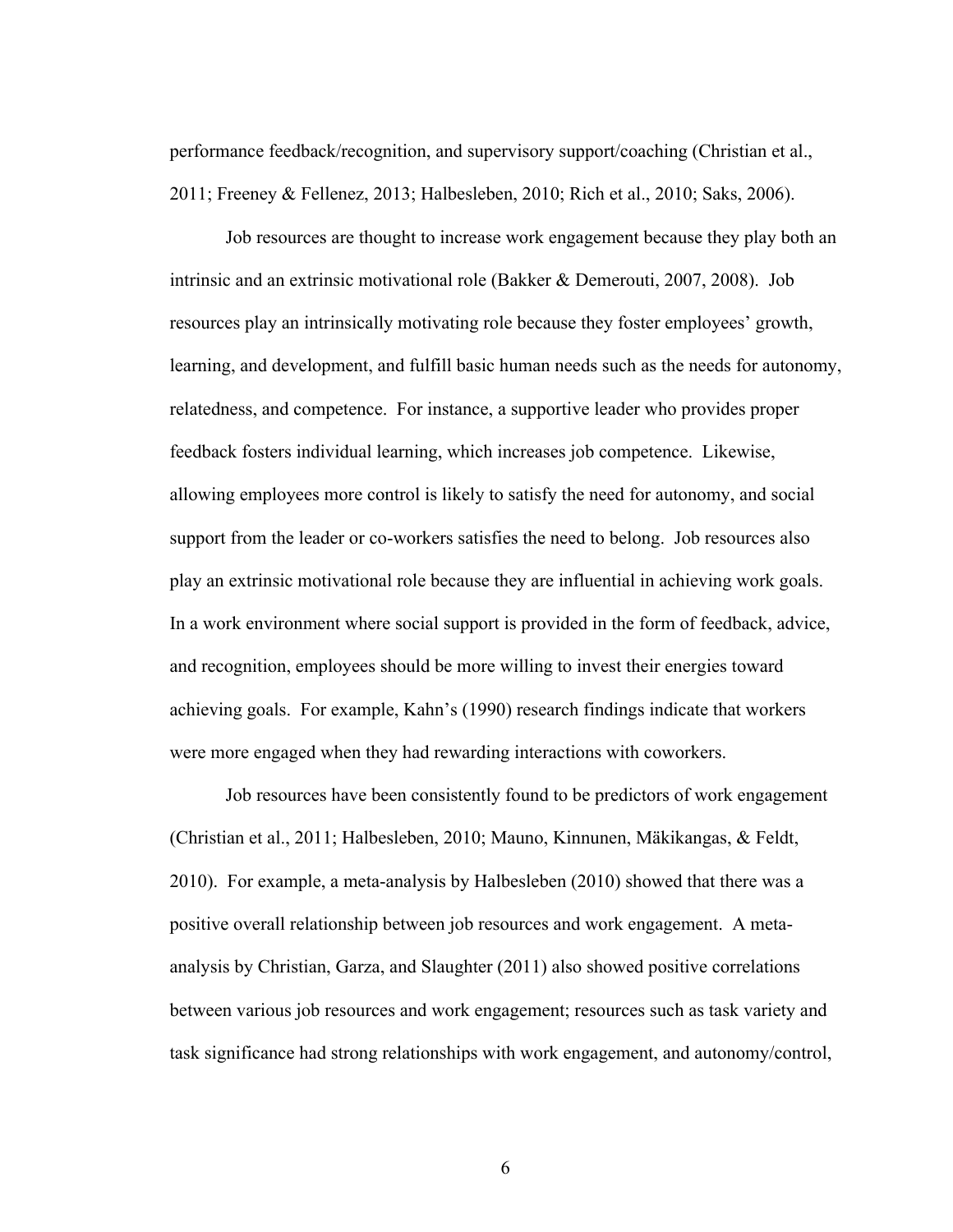feedback, social support, and leader–member exchange had moderately strong relationships with work engagement. As a result of these findings, the current study examined POS and supportive leader behavior as job resources predicting work engagement; this is because if a worker perceives their company supports them then their perceptions are reinforced by supportive leaders, workers may be more likely to become engaged in their work role (Eisenberger, Stinglhamber, Vandenberghe, Sucharski, & Rhoades, 2002; Kahn, 1990).

**Perceived organizational support (POS)***.* POS is defined as employees' general belief that their organization values their contributions and considers their well-being (Rhoades & Eisenberger, 2002). Employees personify the organization and take its favorable treatment or unfavorable treatment as an indication that the organization favors or disfavors them (Rhoades & Eisenberger, 2002). POS fulfills social-emotional needs of employees in the workplace such as the need for esteem (e.g., superior performance), affiliation (e.g., organization is committed to the worker), and emotional support (e.g., organization provides understanding and material aides for work/non-work related needs). POS also fulfills the performance-reward expectancy that employees expect that their increased positive organizational behavior will be recognized and rewarded (Rhoades & Eisenberger, 2002). POS evokes the norm of reciprocity and produces a felt obligation to reciprocate (Rhoades  $\&$  Eisenberger, 2002). Thus, when employees believe that their organization values their contributions and cares about their well-being, they feel obligated to repay the organization and act in ways that benefit the organization and achieve its goals (Eisenberger  $\&$  Stinglhamber, 2011). One way to reciprocate the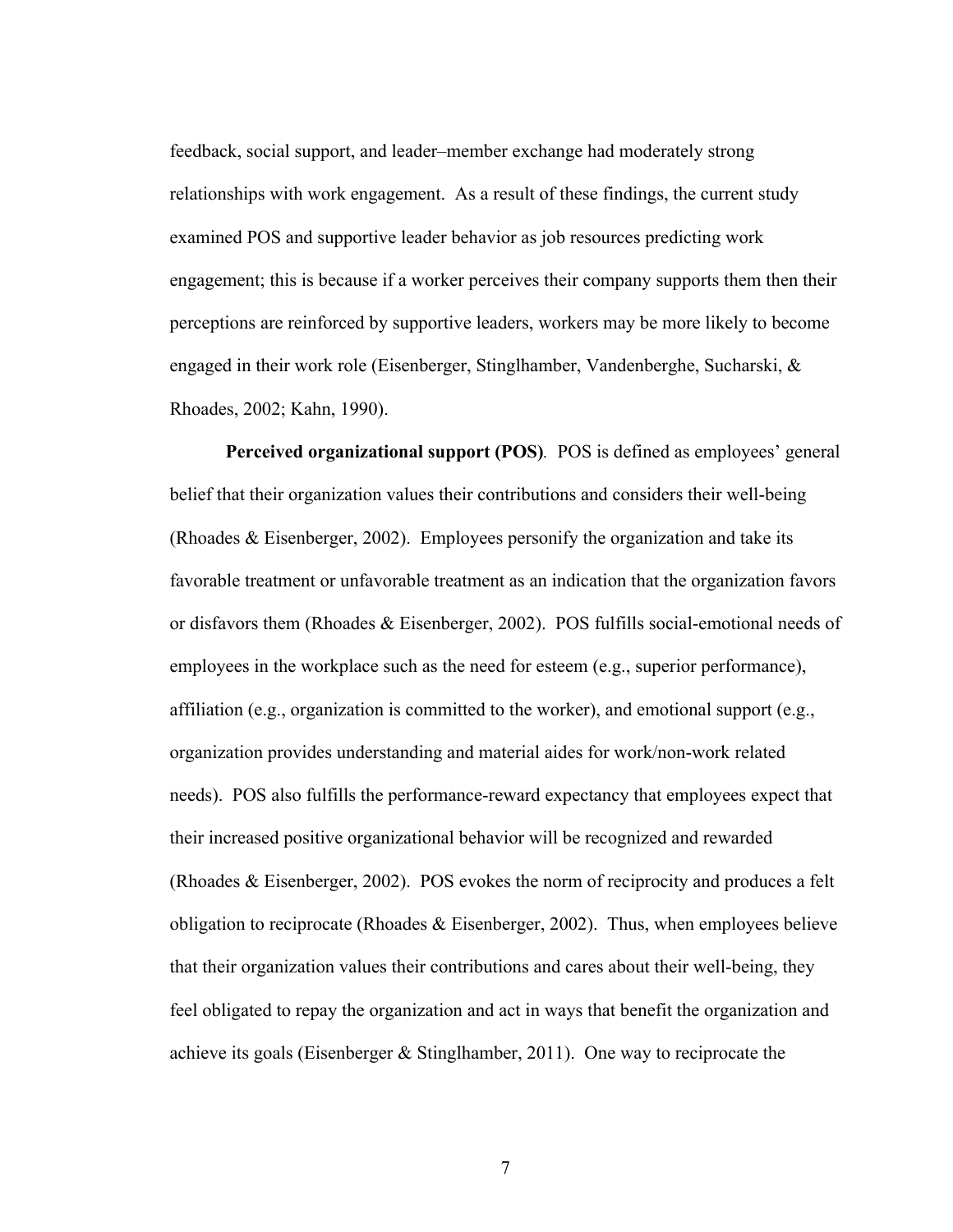organization's support might be to engage in one's work. Furthermore, POS could be influenced by employees' interactions with "agents" of the organization such as managers and supervisors, and positive interactions with them influence employees' perceptions of a "safe" work environment that affects their willingness to invest themselves and become engaged (Eisenberger et al., 2002; Kahn, 1990).

Consistent with the above argument, Rich, Lepine, and Crawford (2010) demonstrated that the firefighters reported higher levels of work engagement when they experienced higher levels of POS. Saks (2006) also found that POS predicted work engagement. Given these findings, the following hypothesis was tested.

*Hypothesis 1: POS will predict work engagement positively*.

**Supportive leader behavior**. Supportive leader behavior includes leaders' actions that support employees in their goal achievement. Supportive leader behavior is a social variable that predicts employee engagement (Freeney & Fellenez, 2013). The role of managers as a social resource has been emphasized as an important variable to enhance work engagement (Freeney & Fellenez, 2013; Mauno et al., 2010). Examples of supportive leader behaviors that are effective in stimulating engagement are providing recognition, coaching, and feedback, as well as giving some control to their subordinates to increase their perceptions of autonomy (Bakker & Bal, 2010; Christian et al., 2011; Vassos, Nankervis, Skerry, & Lante, 2013; Xanthopoulou, Bakker, Demerouti & Schaufeli, 2009). Managers effectively or ineffectively interact with employees, and such interactions might influence employees' perceptions of the work environment (Eisenberger, Stinglhamber, Vandenberghe, Sucharski, & Rhoades, 2002). It should be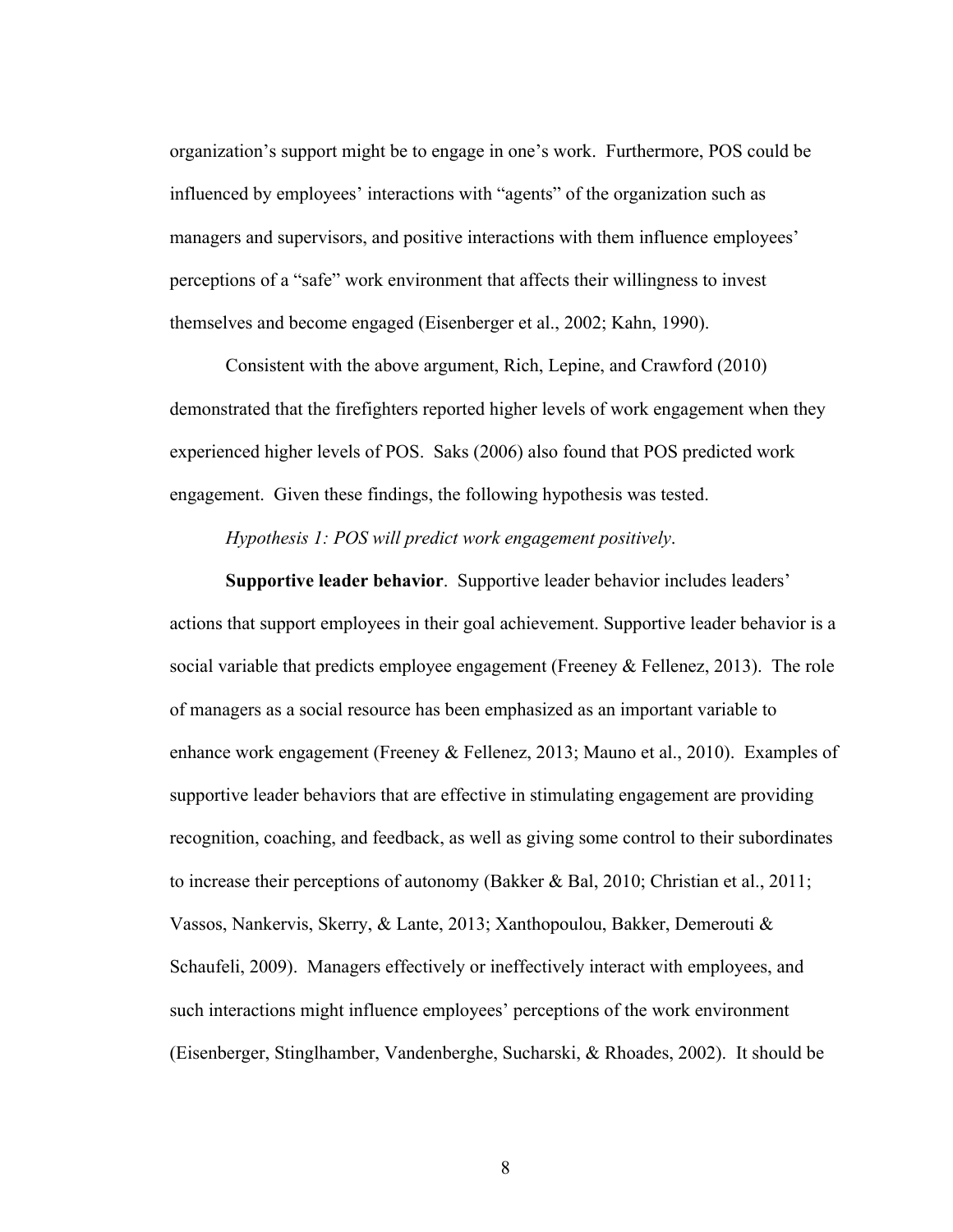noted that although supportive leader behavior seems to be related to POS, there is a distinction between the two (Kottke & Sharafinkski, 1988; Shore & Tetrick, 1991). POS conceptually measures the way people are affected by the structure of the organizational systems such as the way the organization is designed, policy and procedures, senior management, organizational rewards, and job conditions (Eisenberger et al., 2002). In contrast, supportive leader behavior considers the social context and mainly deal with the interaction between individual(s) and supervisor (Kast & Rosenzweig, 1979). Consequently, POS and supportive leader behavior are treated as separate predictors of work engagement.

Supportive leader behaviors are likely to foster trust and confidence in employees, which is likely to create a sense of a safe work environment for them. In such an environment, employees might feel being able to show and employ their selves without feeling negative consequences to their self-images (Kahn, 1990). Such supportive leader behaviors are likely to allow their subordinates to invest more of themselves into their work role, and consequently they become engaged with their work (Deci, Connell,  $\&$ Ryan, 1989; Edmondson, 1999; Kahn, 1990; May, Gilson, & Harter, 2004; Oldham & Cummings, 1996).

There is indirect evidence that supportive leader behaviors are likely to be positively related to employee's work engagement. For example, Freeney and Fellenez (2013), studying midwife nurses in understaffed maternity hospitals, found that perceived supervisor support, along with other social/relational job resources (e.g., social support from peers, autonomy), explained 52% of the variance in work engagement. These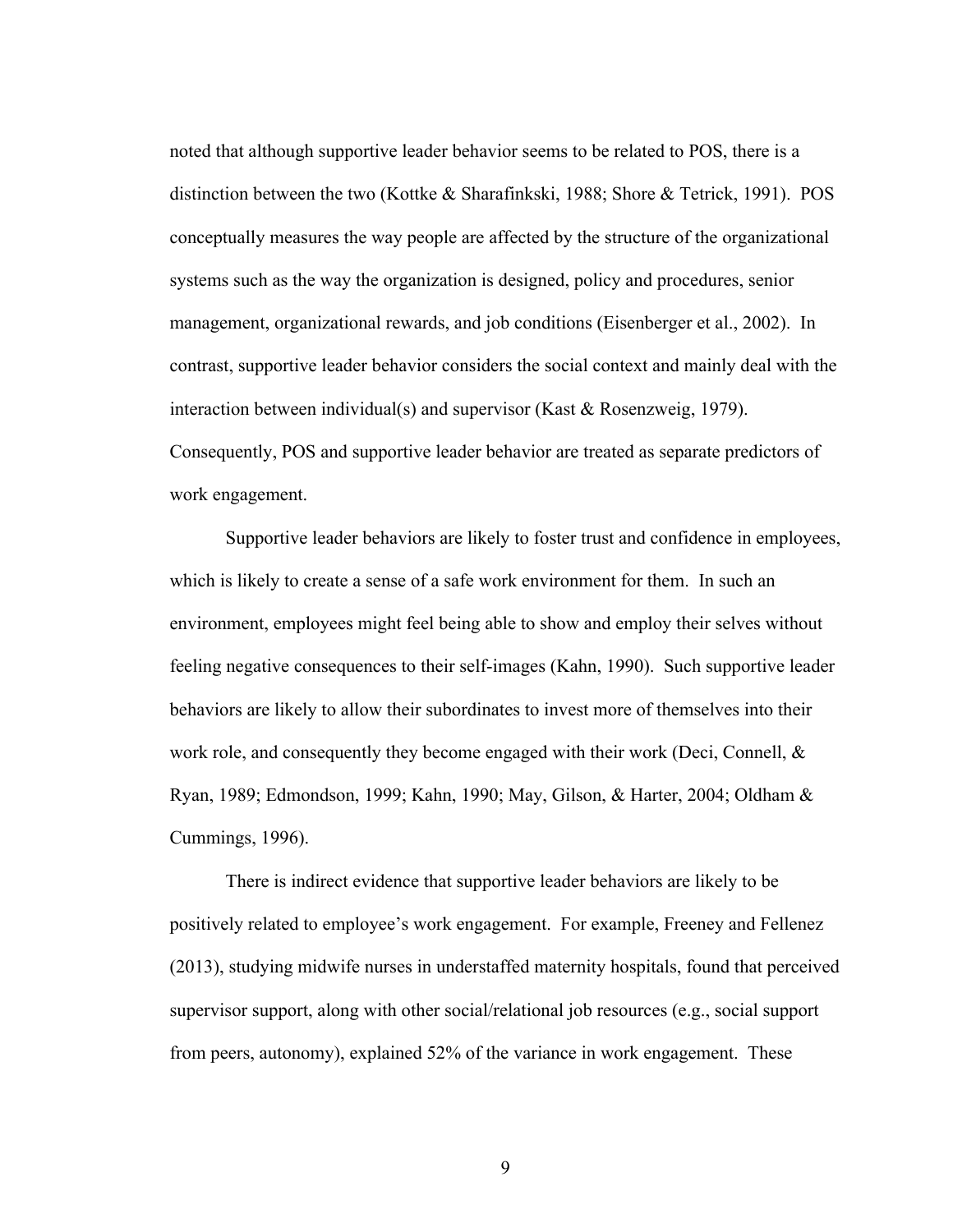results highlight the importance of perceived supervisor support on predicting work engagement. These findings emphasize the importance of the social/relational characteristics of perceived supervisor support as a job resource in predicting employee engagement. Supportive leader behavior is similar to perceived supervisor support. Supportive leader behavior is defined as the actions of managers such as supervisor support and encouraging a creative team environment, which are instrumental in influencing employees' perceptions regarding support. Thus, the following hypothesis was tested.

*Hypothesis 2: Supportive leader behavior will predict work engagement positively.*

As mentioned earlier, recent studies have focused on personal resources as predictors of work engagement. Personal resources are positive self-evaluations that are linked to resiliency and refer to the sense of the ability of individuals to control their environment (Hobfoll et al., 2003). Consistent with job recourses, personal resources are functional in achieving work goals; they reduce job demands and the associated physiological and psychological costs, and stimulate personal growth, learning, and development. Examples of personal resources include personality traits such as selfefficacy, organizational-based self-esteem, and optimism (Xanthopoulou et al., 2007, 2009). Although research on the relationship between personal resources and work engagement seems to focus on personality traits as personal resources, the present study introduces employee alignment as an additional personal resource and a predictor of work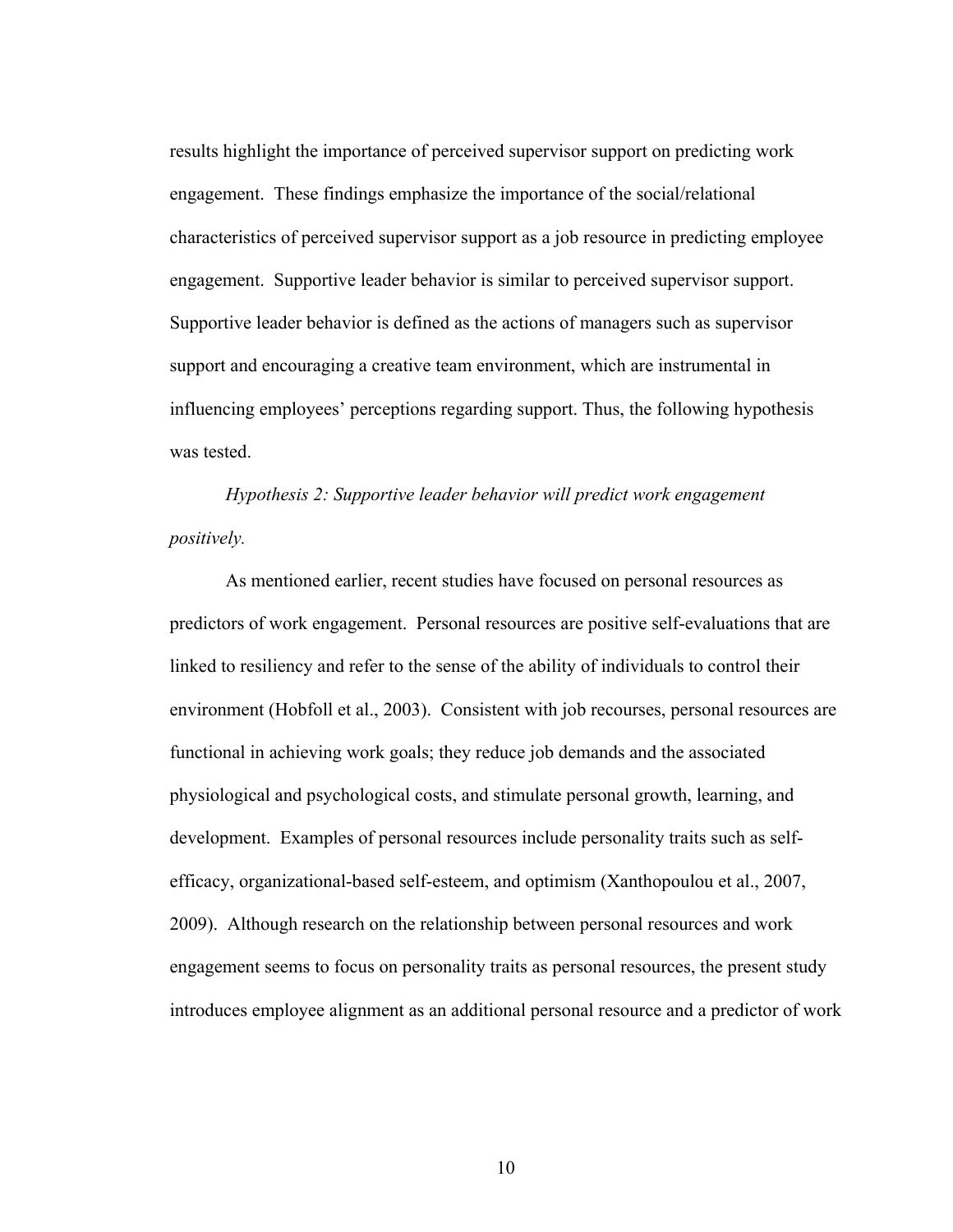engagement. The following section provides a definition of employee alignment and explains how it will be related to work engagement.

**Employee alignment.** Employee alignment refers to the degree to which workers value and believe in the organization's goals and mission, and devote time working toward organizational goals (Ware, 1999). In other words, actions taken by employees to achieve results are aligned with the business's mission and goals, with employees developing a sense of meaning and purpose in their work role and identifying themselves with their work (Kahn, 1990; May et al., 2004; Fairlie, 2011; Spreitzer, Kizilos, & Nason, 1997). For example, employees whose values are aligned with those of the organization would be highly motivated toward the mission of the organization and be passionate in their work role because of their perceptions that they are making a difference (Ware, 1999).

As with job resources, personal resources serve two motivational roles: intrinsic and extrinsic. Employee alignment might serve as an intrinsic motivational role because workers are likely to internalize the goals, mission, and vision of the organization, and their work and goal achievement is conducive to personal growth because it builds a sense of self-esteem and self-efficacy (Christian et al., 2011). Employee alignment is also like to serve as an extrinsic motivational role because employee alignment is likely to reduce role ambiguity. This is because organizational goals are explicitly delineated to employees that assimilate them into the role they play in accomplishing the organization's most critical goals (Lorente, Salanova, Martinez, & Schaufeli, 2008).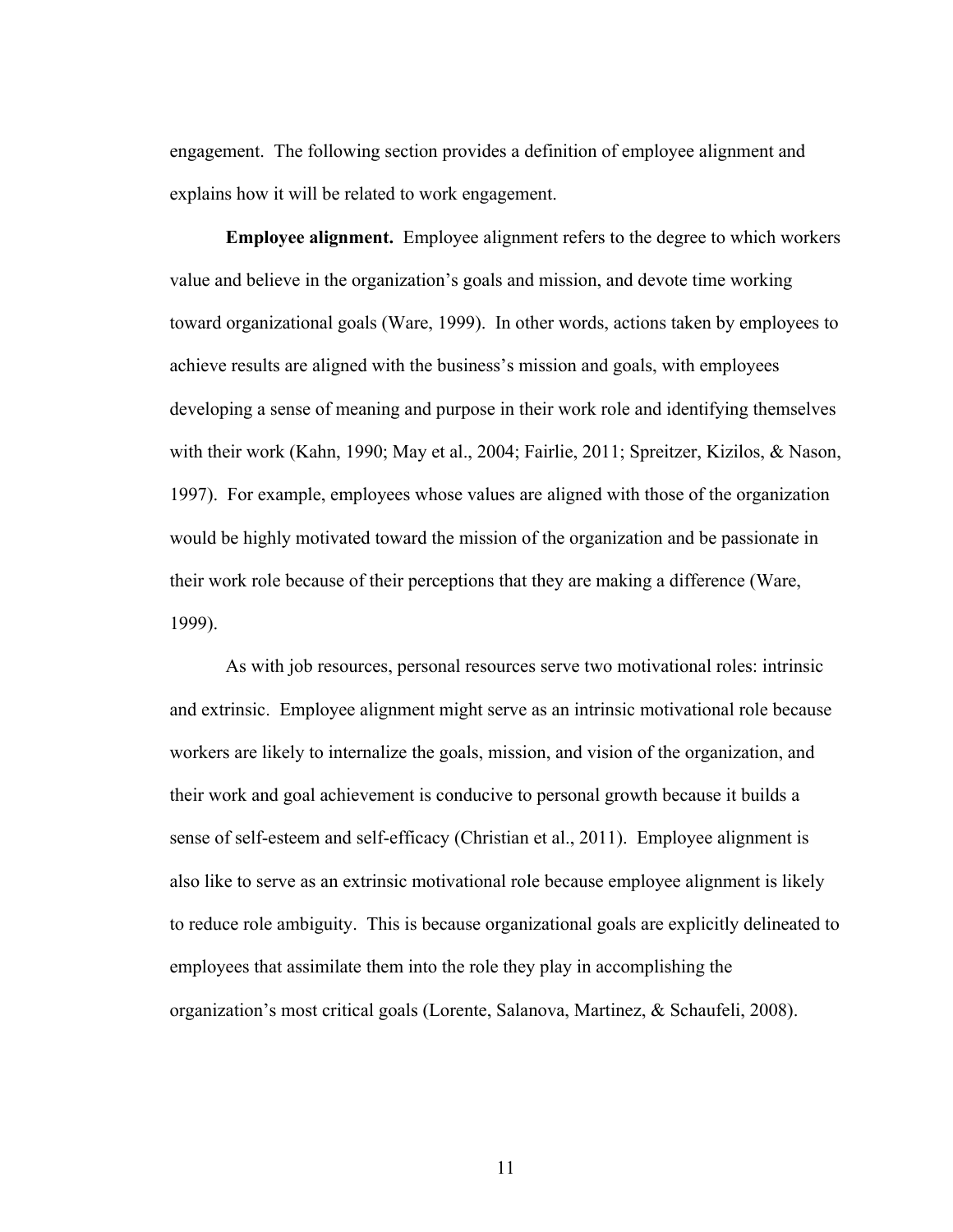Employee alignment is defined as a personal resource with the following conceptual reasoning. Employee alignment is the aligning of personal values and beliefs that stem from the employee's idea of "self" with the organizational goals, mission, and vision; thus, identifying their meaningful work role as an extension of their "ideal self" (Chalofsky & Krishna, 2009; May et al., 2004). The ideal self is described as a positive self-concept, the way a person views his or her self-image and/or the potential of whom he or she may become, as well as the way a person consciously wishes to be perceived by others (Chalofsky & Krishna, 2009). Kahn (1990,1992) proposed when employees are able to use their preferred selves at work, they will become more engaged; as a result, they utilize the fullest of their capabilities and excel in the work role. Therefore, employee alignment may be considered an additional antecedent of work engagement because an employee who is aligned shares the vision and mission of the organization, and is clear regarding what is expected of his or her role as well as the way his or her role impacts the organization's bottom line, which creates a sense of meaningfulness in his or her work role, all of which contribute to work engagement.

Employee alignment is conceptualized as a personal resource driven by meaningfulness. According to Kahn (1992) and May et al. (2004), work engagement is conceptualized as investment of the complete self or "human spirit" into the work role with a prerequisite being psychological meaningfulness. People have a primary need to seek meaning in the work they invest time and energy into. May et al. studied psychological conditions affecting employee's engagement (meaningfulness, safety, and availability) and found that out of the three conditions, psychological meaningfulness had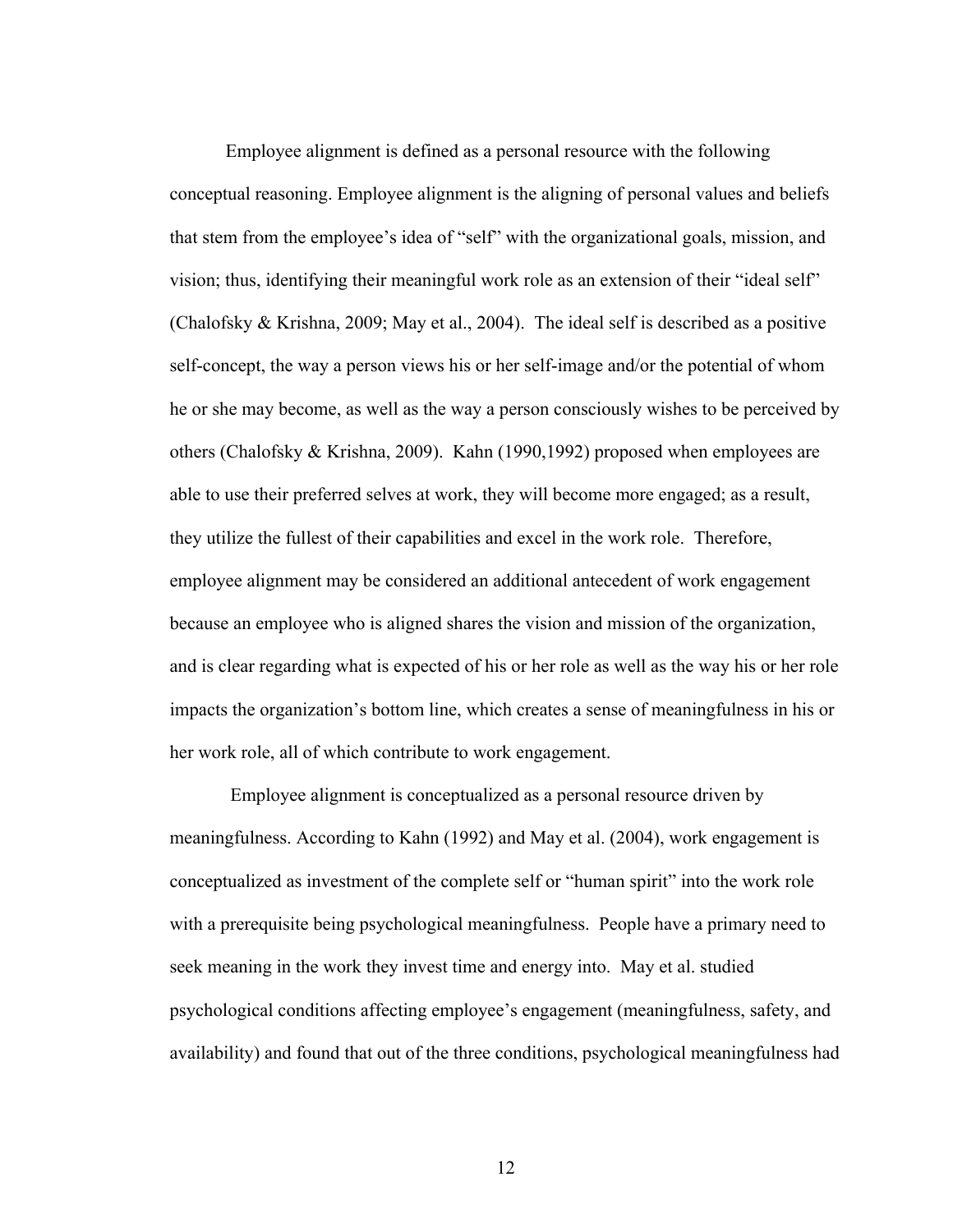the strongest positive relationship with work engagement. Therefore, meaningfulness conceptualized as an integral part of employee alignment is expected to produce similar positive predictive results with work engagement. Meaningful work is important because purpose in the work role creates deep intrinsic motivation and attachment to one's work as well as humanistic and practical reasons such as personal fulfillment, personal growth, and personal investment of energy (Chalofsky & Krishna, 2009; Spreitzer et al., 1997). Therefore, meaningfulness of a role is motivating due to the sense of aligned goals between the individual and the organization.

In addition to meaningfulness, psychological safety is another key conceptual component of employee alignment. Echoing the thought process of Kahn (1990), a reoccurring theme emerges in the predictors of work engagement literature, which is trust (Bargagliotti, 2012; Havens, Warshawsky, & Vasey, 2013; Kahn; Macey & Schneider, 2008). Kahn described the concept of trust as psychological safety in an environment that influences an individual's willingness to invest into his or her work role (May et al., 2004). Psychological safety refers to a worker's feeling comfortable in expressing his or her authentic self in a work role without fear of negative consequences to his or her selfimage, status, or career. Consequently, for employees to be engaged, they need to feel safe based on confidence in the direction that the company is headed and expect that the work they do is meaningful because the effort is directed at achieving organizational goals (employee alignment). Psychological safety, operationalized as trust, may be the underlying phenomenon in employee alignment as well as most other predictors of engagement.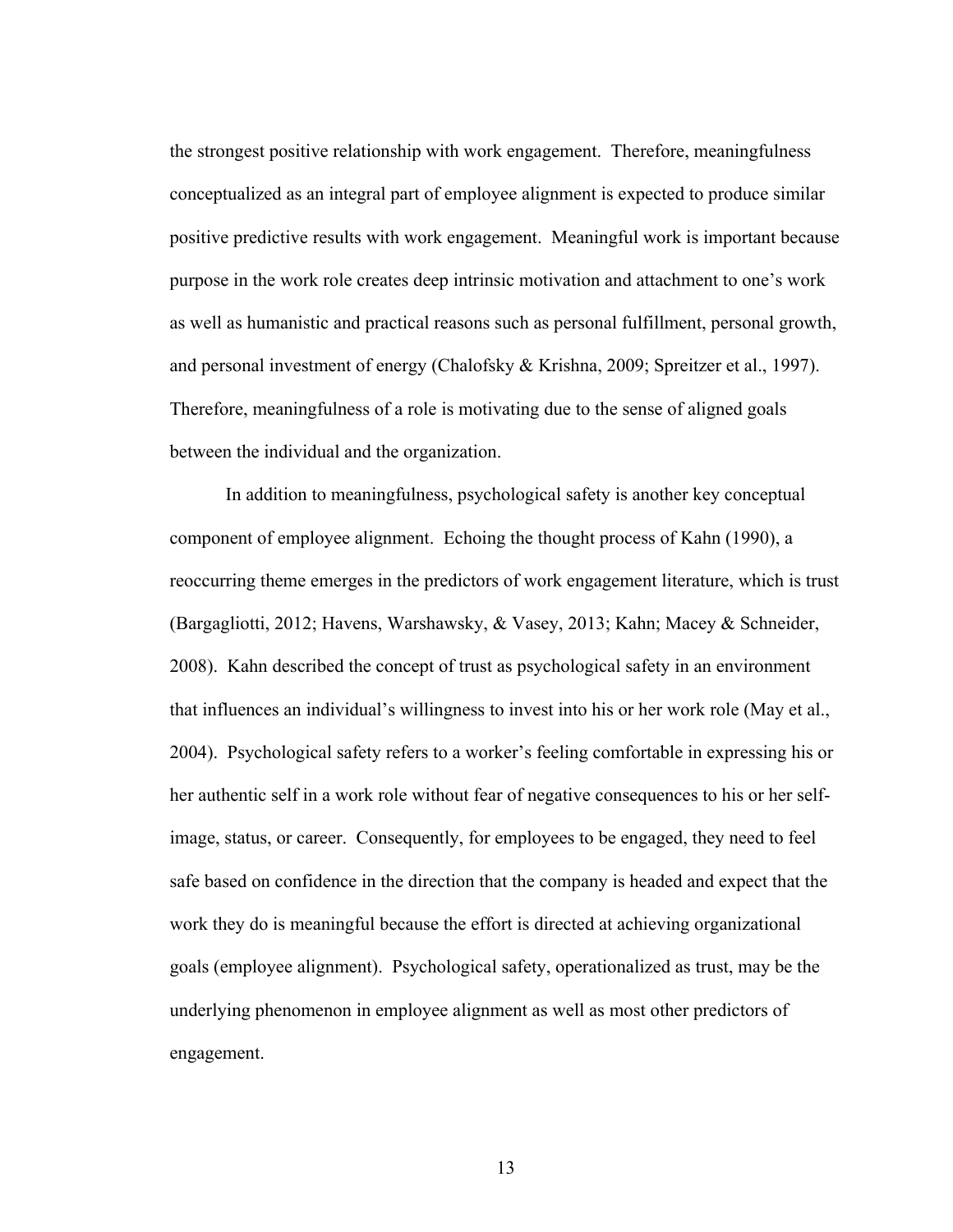Employee alignment is operationalized as the attitudes and beliefs of workers toward organizational goals, mission, and vision as well as measuring his or her trust and confidence in the organization and its leaders, which distinguish employee alignment from the comparable construct of value congruence. Although employment alignment is similar to the concept of value congruence, which is defined as the concordance between personal values and organizational values, the fundamental difference between the two is the concept of trust (Caldwell, Chatman, & O'Reilly, 1990). Value congruence measures the perceived fit between organizational values and personal values, whereas employee alignment measures employees' levels of trust in the organization and its leaders, in addition to the congruence of values and beliefs (Caldwell et al., 1990). As previously described, Rich et al. (2010) found that value congruence had a significant direct effect on engagement. Rich et al. measured value congruence as the alignment of a worker's values with his or her organization's values. Employee alignment conceptualized with value congruence as an essential facet is expected to produce a similar direct effect on work engagement. Thus, the following hypothesis was tested.

## *Hypothesis 3: Employee alignment will predict work engagement positively.*

The second purpose of the current study is to examine the incremental validity of employee alignment in predicting work engagement. Employee alignment is unique because the construct measures if an individual has confidence in senior leadership as well as the direction the company is headed (Ware, 1999). Employees should be more likely to invest more of themselves into an organization when they believe and value the mission and vision of the senior leadership and the direction that the organization is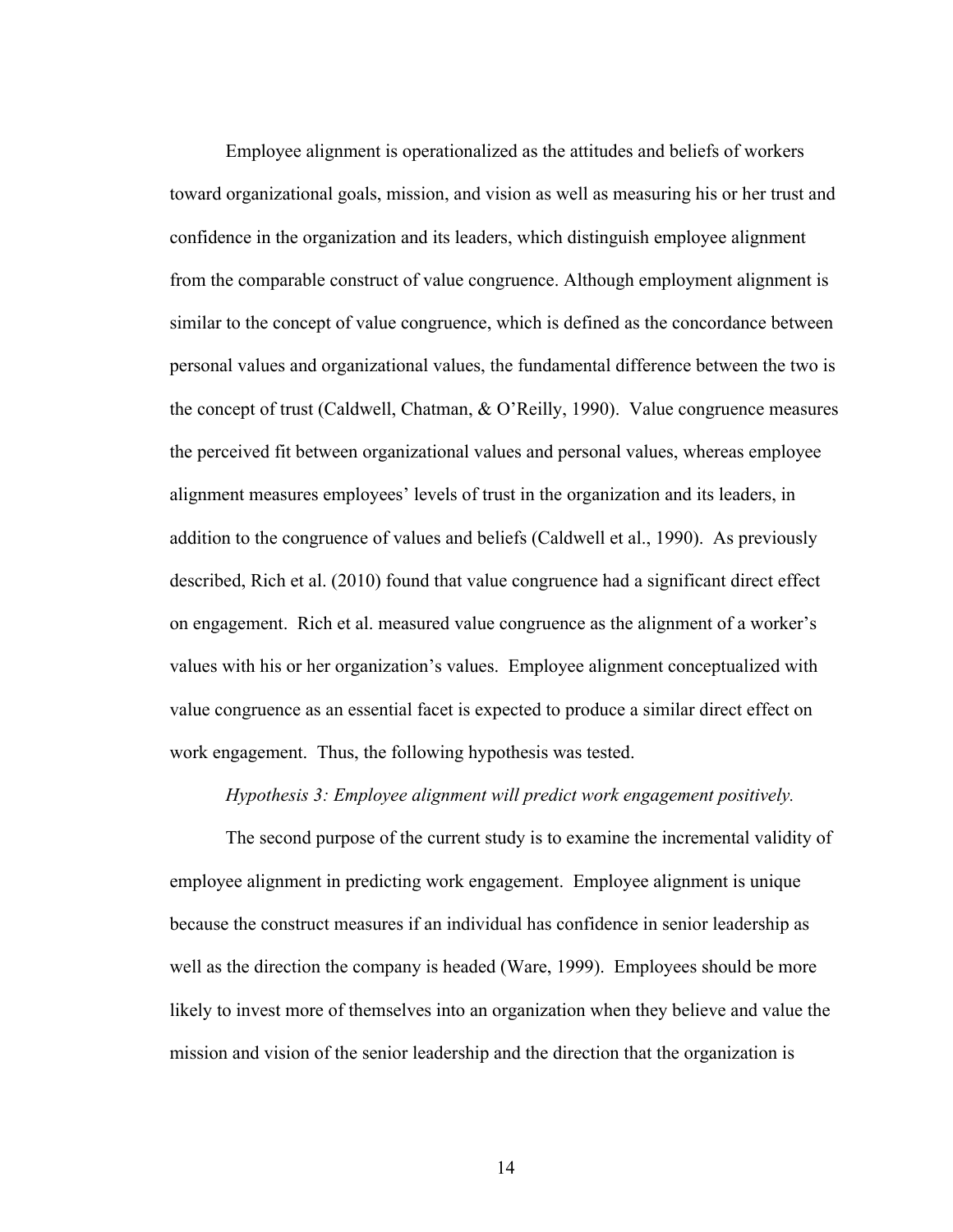going. In this sense, high levels of employee alignment measure employees' passion and drive towards accomplishing organizational goals because they have confidence in senior leadership and where the company is headed; as a result, they are driven to contribute to the cause. Employee alignment is functional in achieving a company's mission because the workers know that their exertion of effort is focused in the right direction, which creates trust/confidence that they are aligned with company goals and there will be a return on investment of their exertion of personal energies. Employee alignment may show incremental validity above and beyond POS and supportive leader behaviors due to increased perceptions of value congruence, fostering psychological safety due to reduced role ambiguity and confidence in the direction of the organization and its leaders, as well as a sense of meaningfulness.

If employee alignment predicts work engagement above and beyond POS and supportive leader behavior, this might have implications on talent management strategies, organizational development initiatives, and consequently return on investment from the cost of effective recruitment, selection methods, assimilation and onboarding techniques as well as training. However, to the author's best knowledge, no studies have examined the incremental validity of employee alignment in predicting work engagement. Thus, the following research question was posited.

*Research question 1: Does employee alignment predict work engagement above and beyond POS and supportive leader behavior?*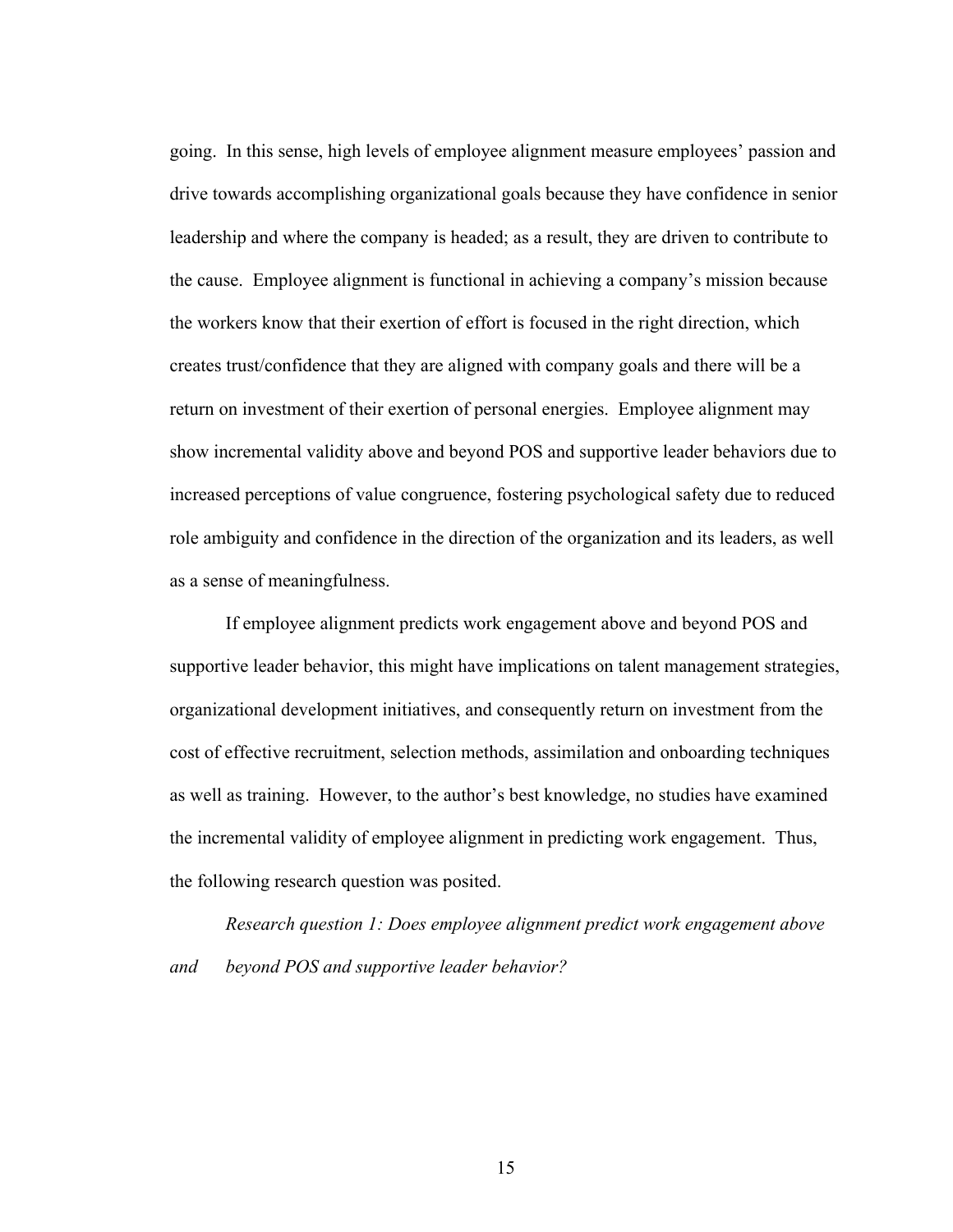# **Method**

## **Participants**

The sample consisted of 1,510 business professionals from two industries (software technology and healthcare companies). Data were collected in 2010 ( $n = 935$ ), 2012 (*n* = 365), and 2013 (*n* = 220). Participants ranged in age from 18 to 70 years. The participant pool was a good representation of the three generations in the American workforce between 2010-2013. Baby Boomers  $(47 – 70$  years of age) consisted of 43.8% of the participants, Generation X  $(33 - 46$  years of age) made up 32.8% of the sample, and Millennials  $(18 - 32 \text{ years of age})$  were 23.4% of the overall participant pool. According to the US Bureau of Labor Statistics (BLS), the projected percentage of age distribution representative of the American workforce for 2011 was that the workforce would consist of 38% Baby Boomers, followed by 32% Generation X and 25% of Millennials (AARP, 2007). Thus, the sample was distributed similarly according to the BLS national workforce projections. The Baby Boomers generation had a higher percentage due to prior generations being included with the Boomers. The sample consisted predominantly of females (64.3%). The sample was diverse in terms of race/ethnicity: White (29.8%), African American (18.3%), Hispanic (12.3%), and Asian (2.3%). Thirty six percent of the respondents did not report their race/ethnicity. In sum, a typical participant was a white professional businesswoman (see Table 1).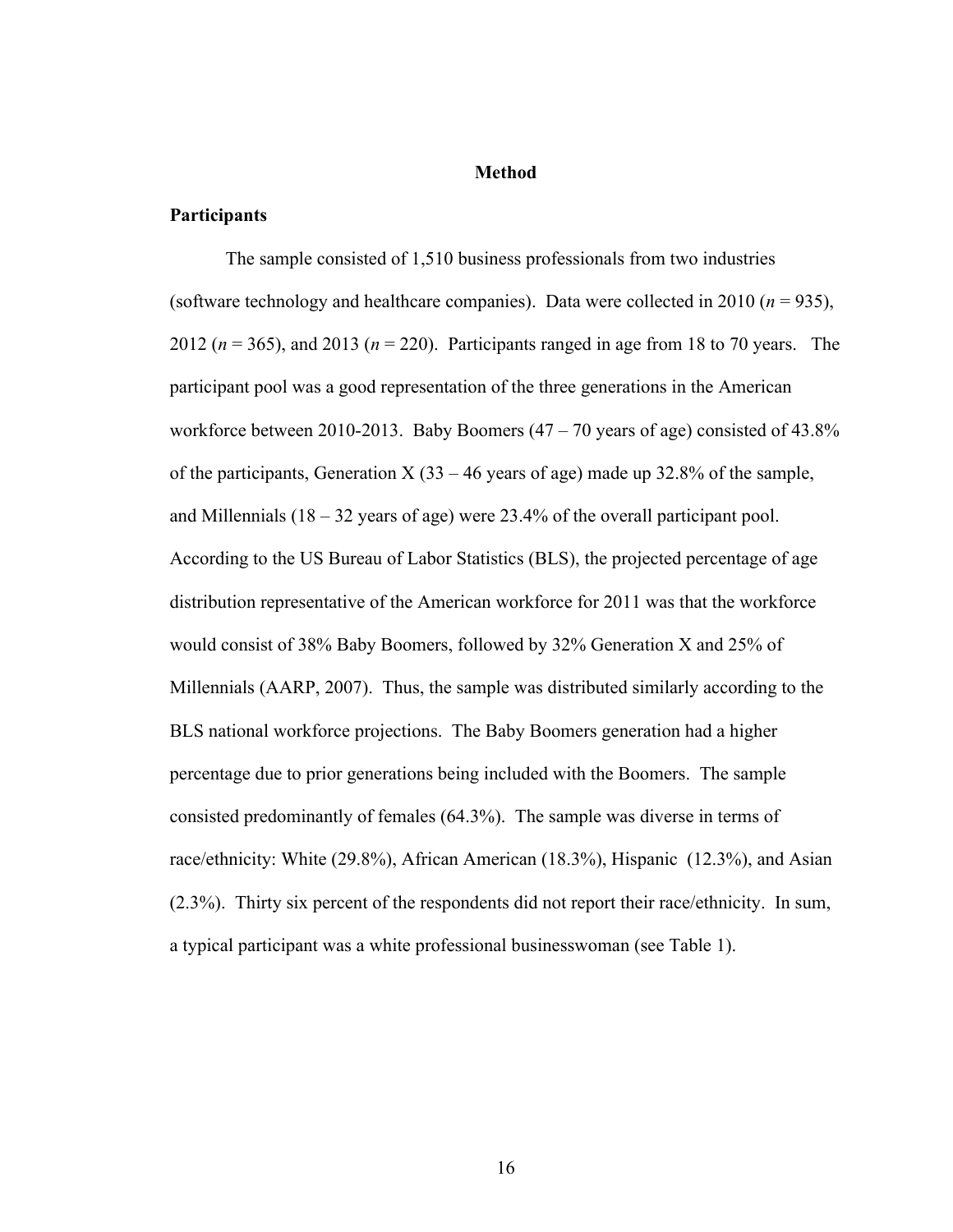|          | Demographic Statistics of Participants $(N = 1,310)$ |      |               |
|----------|------------------------------------------------------|------|---------------|
| Variable |                                                      | n    | $\frac{0}{0}$ |
| Gender   |                                                      |      |               |
|          | Female                                               | 971  | 64.3%         |
|          | Male                                                 | 539  | 35.7%         |
| Race     |                                                      |      |               |
|          | White                                                | 450  | 29.8%         |
|          | African American                                     | 276  | 18.3%         |
|          | Hispanic or Latino                                   | 186  | 12.3%         |
|          | Asian                                                | 34   | 2.3%          |
|          | Other                                                | 19   | 1.3%          |
| Industry |                                                      |      |               |
|          | Healthcare                                           | 1290 | 85.4%         |
|          | Technology                                           | 220  | 14.6%         |

Table 1  $\overline{D}$   $\overline{D}$   $\overline{D}$   $\overline{D}$   $\overline{D}$   $\overline{D}$   $\overline{D}$   $\overline{D}$   $\overline{D}$   $\overline{D}$   $\overline{D}$   $\overline{D}$   $\overline{D}$   $\overline{D}$   $\overline{D}$   $\overline{D}$   $\overline{D}$   $\overline{D}$   $\overline{D}$   $\overline{D}$   $\overline{D}$   $\overline{D}$   $\overline{D}$   $\overline{D}$   $\overline{$ 

# **Procedure**

Participants completed an online employee engagement survey. To participate employees had to have worked for the company for at least 60 days. Eligible employees voluntarily participated in the study by utilizing their randomly generate anonymous password to access the online survey. The survey took approximately 15 to 20 minutes to complete, and it had to be completed on-site during business hours in one sitting.

# **Measures**

The online survey asked peoples' opinions regarding the effectiveness of the organization in the areas of organizational support, managerial support, alignment strategies, and their level of engagement at work and consisted of a total of 23 items (Ware, 1999, 2012). Unless otherwise indicated, the survey utilized a 5-point Likert scale (1 = *Strongly disagree*, 5 = *Strongly agree*). The scale items were developed based on a literature review and had demonstrated good validity and reliability in the previous 21 years of research conducted by a consulting company in Silicon Valley, California.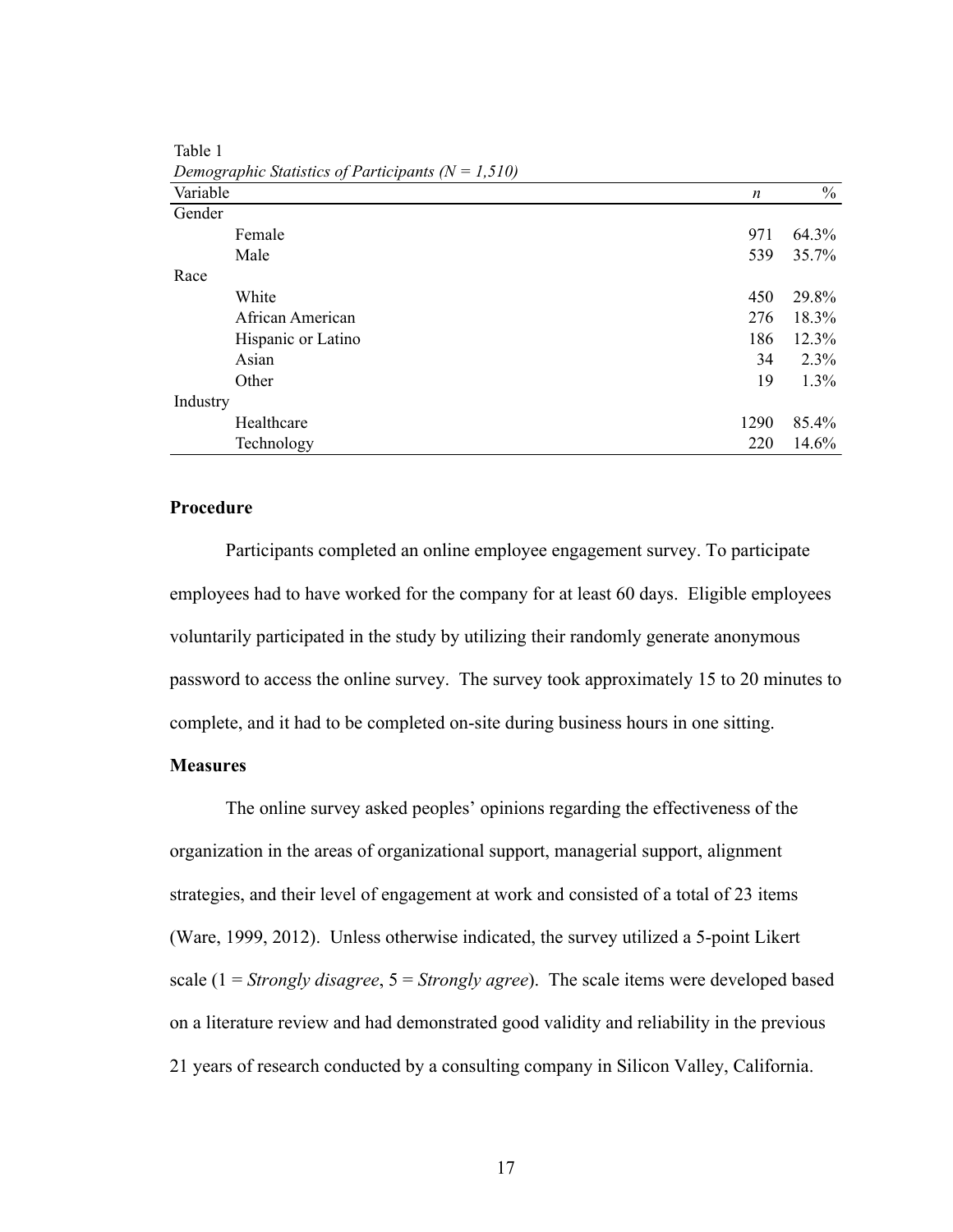**Work engagement.** Ware (1999, 2012) operationalized work engagement as a psychological state in a work role characterized by a high level of identification with an organization, exhibiting discretionary effort, intent to stay, and alignment to the business goals, mission, and vision. Work engagement measures the constructs of vigor, dedication, and absorption as well as the additional facet of alignment (Schaufeli  $\&$ Bakker, 2004; Ware, 1999). Work engagement was measured with six items such as, "I feel motivated to 'go the extra mile'," "I would refer this company to a friend as a good place to work," "I look forward to going to work on most days," "The chances of leaving my job voluntarily during the next year are," and "I am passionate about the work I do here." Employee's responses were summed and averaged to create a composite engagement score. Cronbach's  $\alpha$  was .87, indicating high internal consistency of the scale. Higher scores denote higher levels of engagement.

**POS.** POS was operationalized as the formal policies and procedures as well as the informal corporate culture, which are influential in employees' perceptions of the amount of support provided by their organization. POS was measured by four items such as "This organization provides me with tools I need to help me navigate my career," "The benefits program is good compared to other outside positions for which I am qualified," and "It is easy to find out about other career opportunities that are available for me in this organization." Employee's responses were summed and averaged to create a composite POS score. Cronbach  $\alpha$  was .68, indicating adequate reliability of the scale. Higher score indicate higher levels of the perception that the company supported its workers.

**Supportive leader behavior**. Supportive leader behavior was operationalized as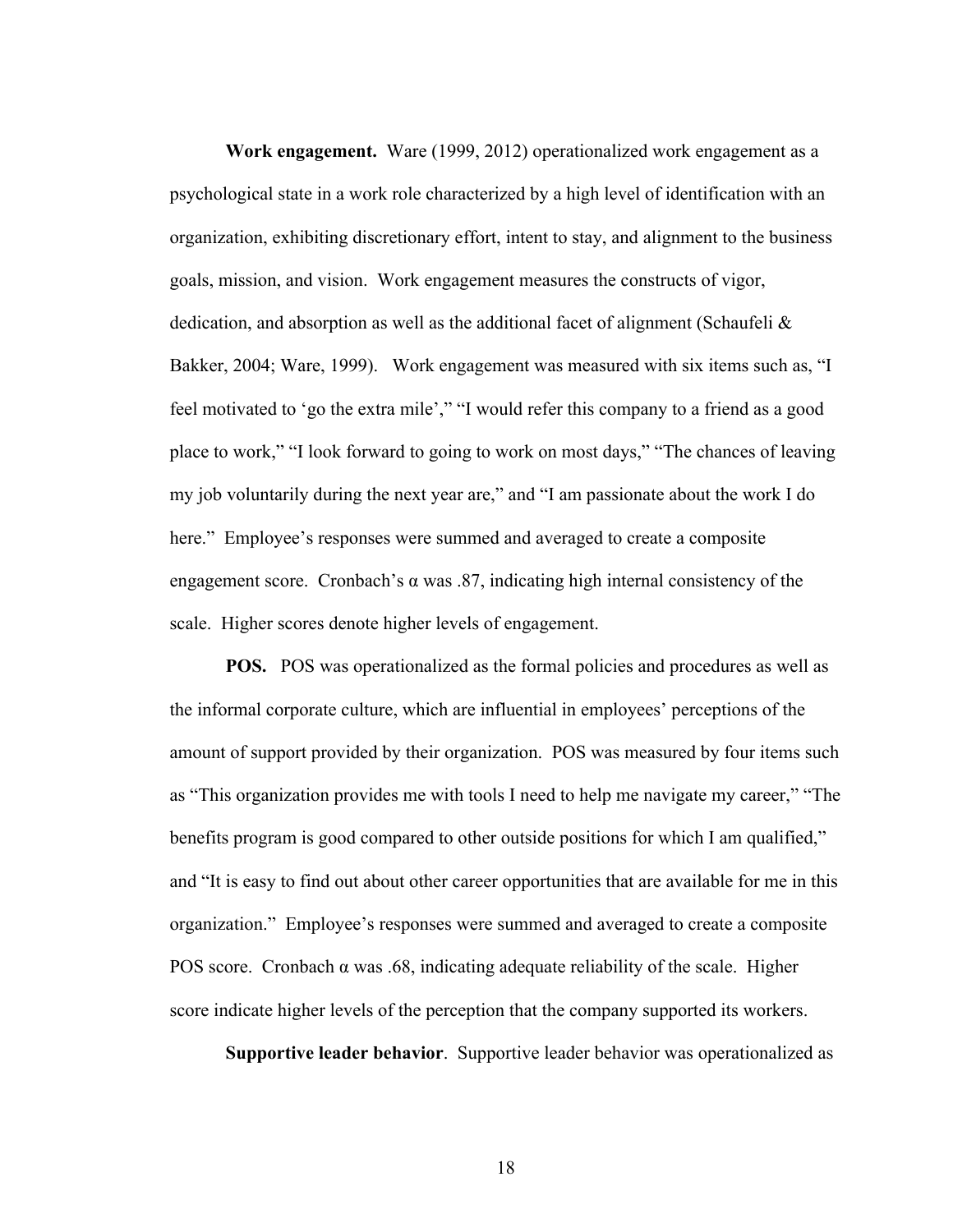the behaviors of managers such as providing support and encouraging a creative team environment. Supportive leader behavior was measured by eight items such as "My manager recognizes me when I do good work," "My manager gives me the right amount of autonomy to do my work successfully," and "My manager solicits my input when making decisions that affect me." Participants' responses were summed and averaged to create a composite supportive leader behavior score. Cronbach  $\alpha$  was .92, indicating high internal consistency of the scale. Higher scores among employees indicate higher levels of the perception that managers supported their workers.

**Employee alignment.** Employee alignment was operationalized as the degree to which workers valued and believed in organizational goals, mission, and vision. Employee alignment was measured by five survey items such as "The company's values are aligned with my personal values," "I am aware of this organization's most critical goals," "I know what is expected of me in my job," and "I feel confident in the direction that this organization is going." Participants' responses were summed and averaged to create a composite employee alignment score. Cronbach α was .73, indicating adequate reliability of the scale. Higher scores among employees indicate higher levels of employee alignment to the mission, vision, and goals of the organization.

**Demographic information.** Participants were asked to provide demographic information regarding their age, sex, race, and the industry they worked.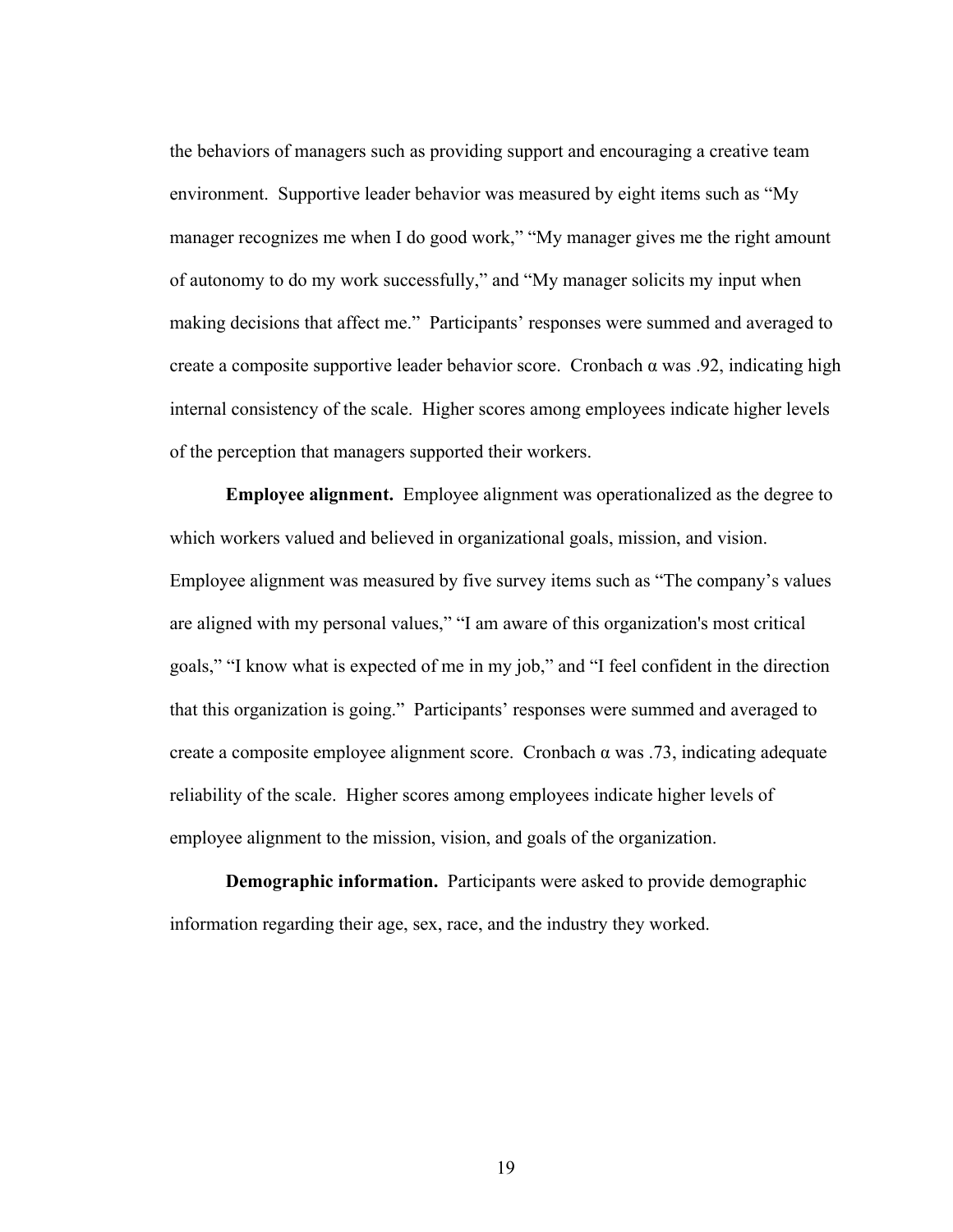#### **Results**

#### **Descriptive Statistics**

Table 2 shows the descriptive statistics and Pearson correlations of the measured variables. Participants perceived that their organizations supported them moderately (*M*   $= 3.58$ , *SD* = .85), that their managers showed supportive behavior (*M* = 3.62, *SD* = .97), and their values and goals were aligned with those of their organizations ( $M = 3.96$ ,  $SD =$ .73). Participants also reported that they were engaged with their work (*M* = 3.91, *SD* = .86).

Perceived organizational support ( $r = .61$ ,  $p < .01$ ), supportive leader behavior ( $r$ )  $= .59, p < .01$ ), and employee alignment ( $r = .68, p < .01$ ) were all positively and significantly related with work engagement. These results indicate that the more workers perceived that the organization supported and/or valued them, the more employees thought that their managers were supportive, and the more workers' values and beliefs were the same as their organization, the more they were engaged with their work. The correlations among POS, supportive leader behavior, and employee alignment were moderate and positive.

| Descriptive Statistics and Correlations ( $n = 1,482$ ) |      |     |         |         |         |  |
|---------------------------------------------------------|------|-----|---------|---------|---------|--|
| Variable                                                |      |     |         |         |         |  |
| 1. Perceived organizational support                     | 3.58 | .85 |         |         |         |  |
| 2. Supportive leader behavior                           | 3.62 | 97  | $.53**$ |         |         |  |
| 3. Employee alignment                                   | 3.96 | 73  | $.62**$ | $.53**$ |         |  |
| 4. Work engagement                                      | 3 91 | .86 | $61**$  | $50**$  | $.68**$ |  |

Table 2 *Descriptive Statistics and Correlations (n = 1,482)*

\*\*  $p < .01$ 

**Tests of Hypotheses**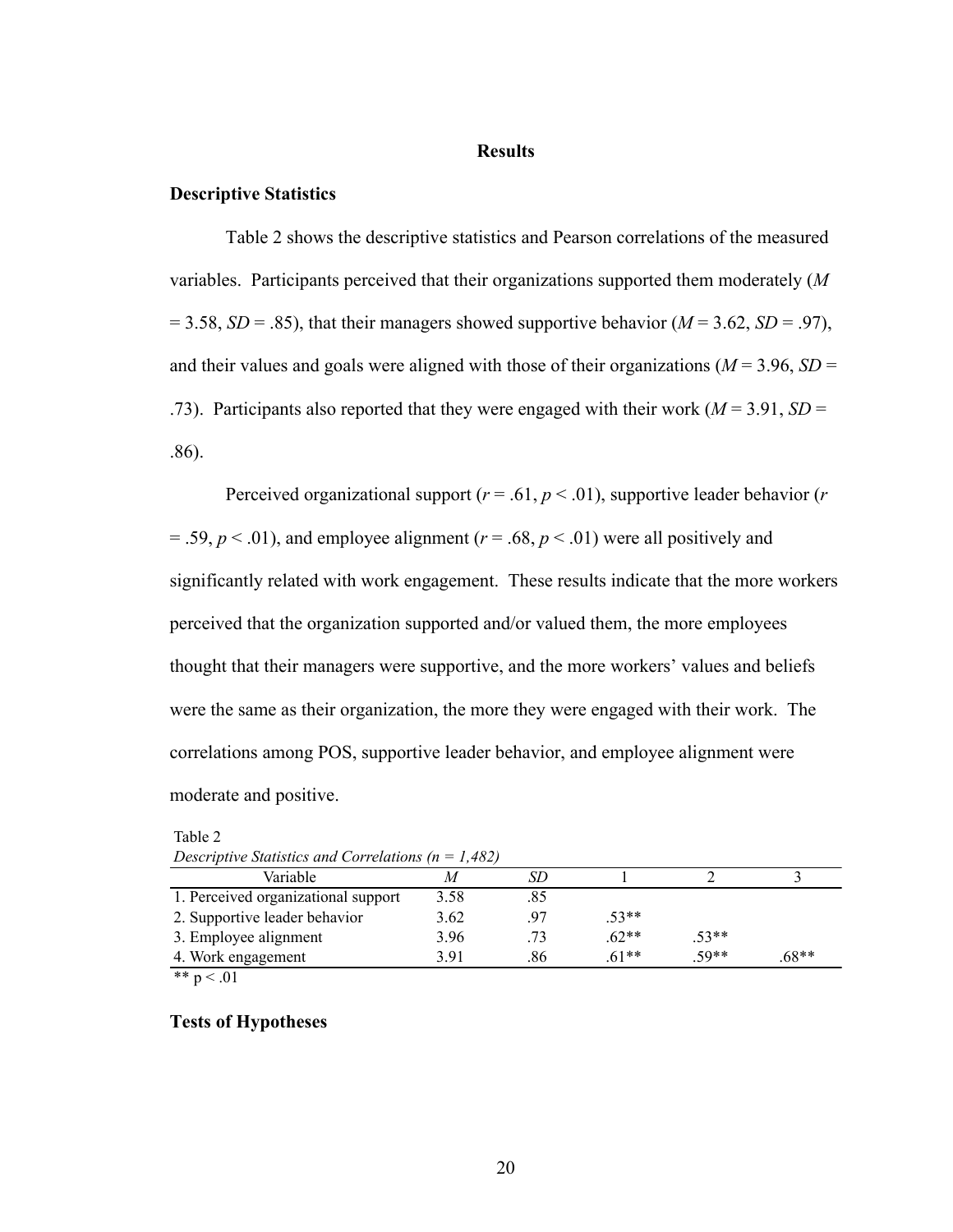Hypothesis 1 stated that POS would positively predict work engagement. Hypothesis 2 stated that supportive leader behavior would predict work engagement positively. Hypothesis 3 stated that employee alignment would predict work engagement positively. These hypotheses were tested using a multiple regression analysis. Results are shown in Table 3. Results showed that POS, supportive leader behavior, and employee alignment all together explained 56% of the variance in work engagement (*R2*  $= .56, F(3, 1478) = 629.09, p < .001$ . POS was found to uniquely contribute to the predictive relationship with work engagement ( $\beta$  = .22,  $t$  = 9.67,  $p$  < .001). The more participants perceived that their organization cared or valued them, the more engaged they became with their work. This result supports Hypothesis 1. As expected with Hypothesis 2, supportive leader behavior also uniquely contributed to the predictive relationship with work engagement ( $\beta$  = .26,  $t$  = 12.27,  $p$  < .001). Thus, the more participants reported that their managers were supportive, the more engaged they were with their work. This result shows support for Hypothesis 2. Employee alignment uniquely contributed to the predictive relationship with work engagement ( $\beta$  = .40, *t* = 17.30,  $p < .001$ ). In other words, employee alignment predicted employees' work engagement positively. This result shows support for Hypothesis 3.

| Sumaara muupic Regression Amarysis Results (n<br>1,702/ |         |          |       |
|---------------------------------------------------------|---------|----------|-------|
| Variable                                                | $R^2$   |          |       |
|                                                         | $56***$ |          |       |
| Perceived organizational support                        |         | $.22***$ | 9.67  |
| Supportive leader behavior                              |         | $.26***$ | 12.27 |
| Employee alignment                                      |         | $40***$  | 17.30 |
| *** $p < .001$                                          |         |          |       |

| Table 3                                                       |  |
|---------------------------------------------------------------|--|
| Standard Multiple Regression Analysis Results ( $n = 1,482$ ) |  |
|                                                               |  |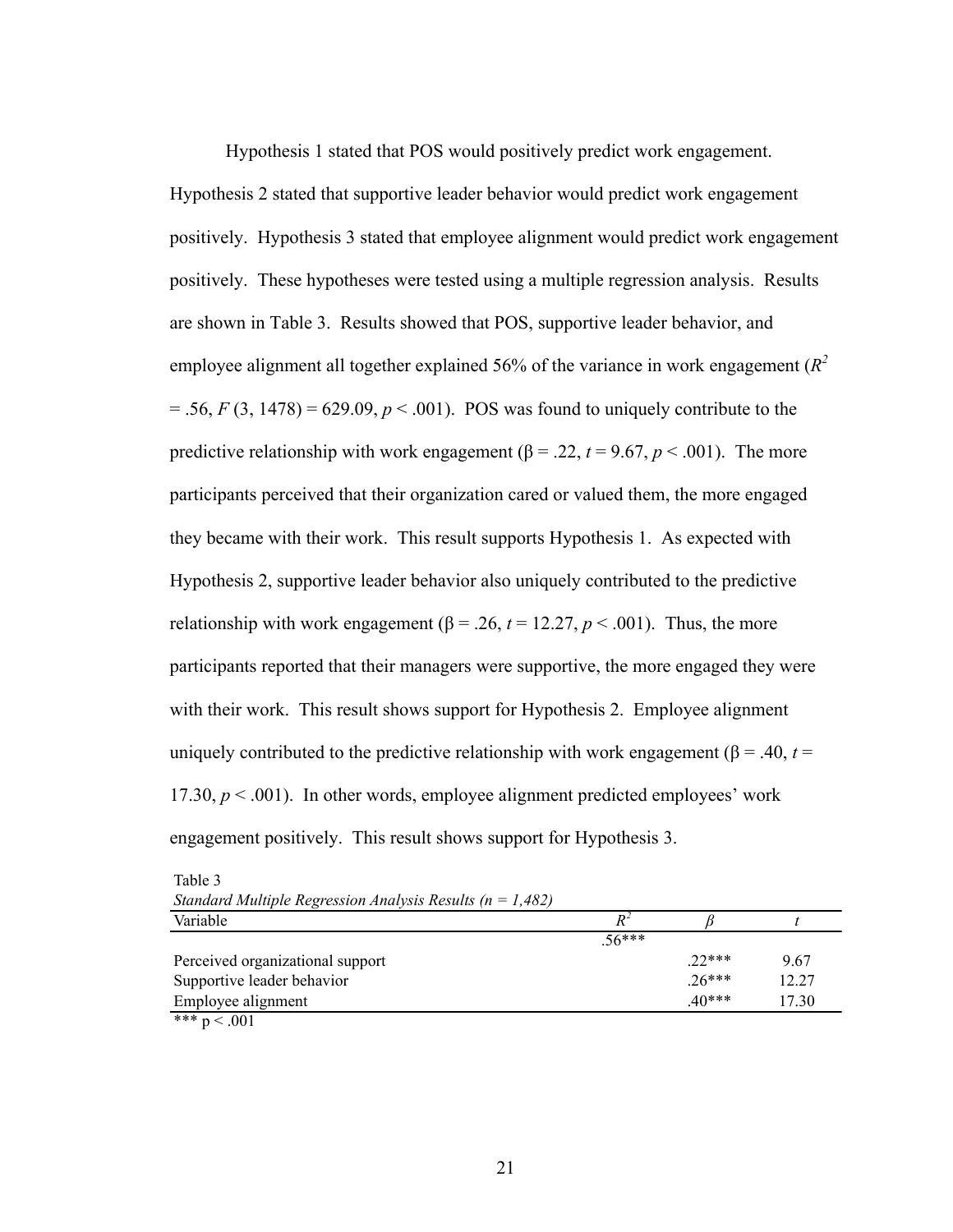To summarize, according to the results of the multiple regression analysis, POS, supportive leader behavior, and employee alignment all predicted work engagement. An examination of the beta weights suggests that employee alignment appears to be more important than POS and supportive leader behavior in predicting work engagement.

## **Research Question**

A research question was posited to examine whether employee alignment would predict work engagement above and beyond POS and supportive leader behavior. A hierarchical multiple regression analysis was utilized to explore this research question. POS and supportive leader behavior were both entered in step one. Employee alignment was entered in step two to test if the variable accounted for more variance in the criterion variable after controlling for the effect of POS and supportive leader behavior. Table 4 demonstrates the results.

The results of the hierarchical multiple regression analysis showed that in step one, POS and supportive leader behavior together accounted for 47% of the variance in work engagement ( $R^2$  = .47,  $F$  (2, 1479) = 660.76,  $p$  < .001). POS ( $β$  = .37,  $t$  = 16.80,  $p$  < .001) and supportive leader behavior ( $\beta$  = .41,  $t$  = 18.62,  $p$  < .001) uniquely predicted work engagement. In step two, employee alignment was entered and the total variance explained by the model increased to 56% ( $R^2 = .56$ ,  $F (2,1479) = 660.76, p < .001$ ). Employee alignment explained an additional 9% of variance in work engagement ( $\Delta R^2$  =  $.09, F(1, 1478) = 299.25, p < .001$ . Therefore, employee alignment significantly predicted employee engagement above and beyond POS and supportive leader behavior. In sum, the research question was supported by the finding that employee alignment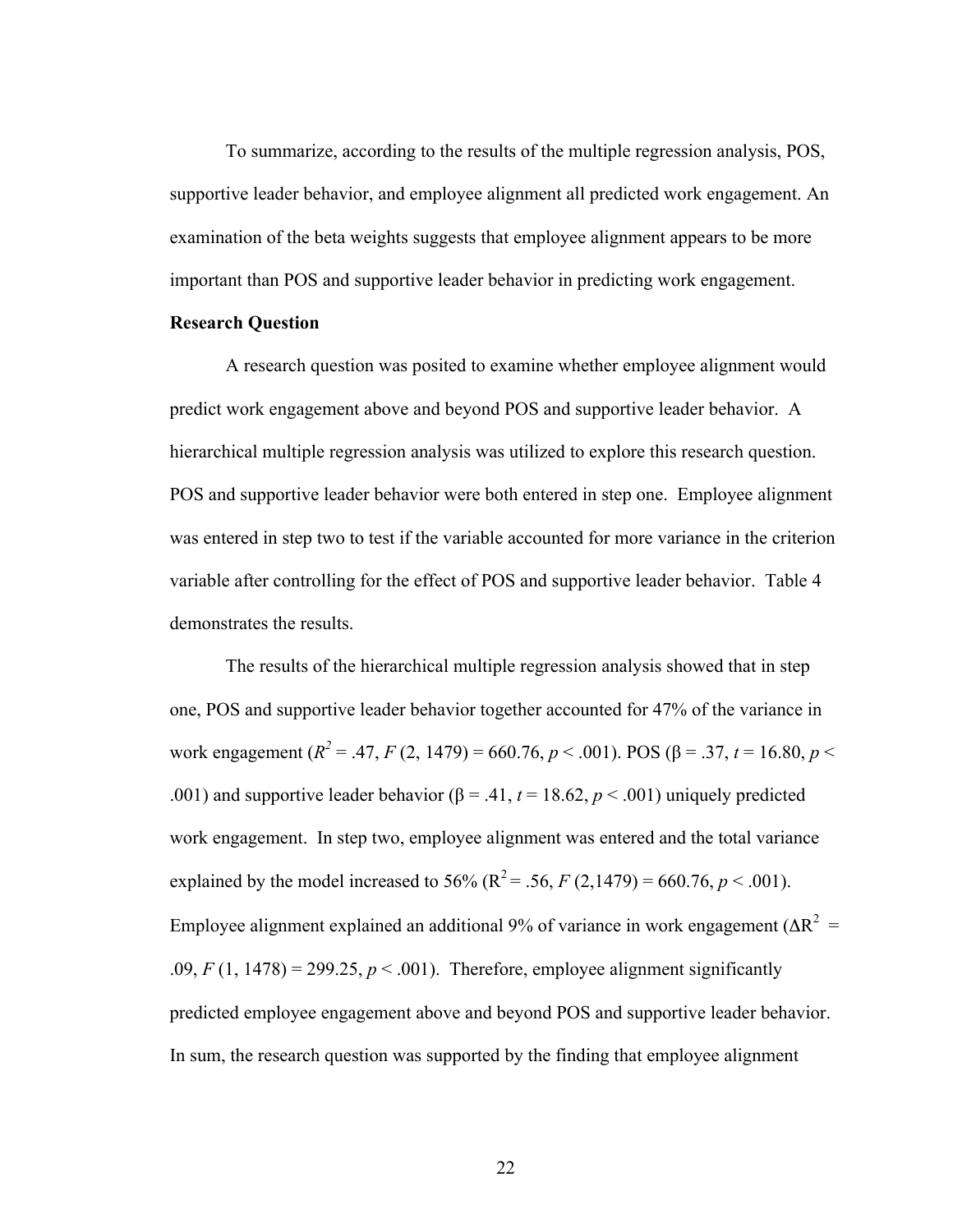positively predicted work engagement over and above POS and supportive leader

behavior.

Table 4 *Hierarchical Regression Analyses (n = 1,482)*

|                                                                                    | $P^2$   | $AR^2$  |         |       | partial r |
|------------------------------------------------------------------------------------|---------|---------|---------|-------|-----------|
| Step 1: Perceived organizational support                                           | $47***$ |         | $27***$ | 16 80 | .40       |
| Supportive leader behavior                                                         |         |         | $41***$ | 18 62 | .44       |
| Step 2: Employee alignment                                                         | $56***$ | $00***$ | 40***   | I 730 | 4.        |
| $-10 - 10 - 10 - 10$<br>$\sim$ $\sim$ $\sim$<br>$\sim$ $\sim$ $\sim$ $\sim$ $\sim$ |         |         |         |       |           |

\*\*\*  $p < .001$ , Constant = .39

## **Discussion**

Work engagement has been associated with positive outcomes for both individuals (e.g., increased well-being) and organizations (e.g., profitability) (Hakanen & Schaufeli, 2012; Kataria, Rastogi, & Garg, 2013). Due to the positive outcomes associated with work engagement, researchers have paid considerable attention to the identification of factors that predict work engagement. Various job resources (e.g., perceived organizational support, supportive leader behaviors, autonomy) have been shown to predict work engagement. Yet, research attention on personal resources has been relatively scarce. This current study proposed employee alignment, which is defined as the degree to which employees value and believe in the goals, mission, and vision of their organization, as an additional personal resource, and examined it along with the frequently studied job resources of POS and supportive leader behavior as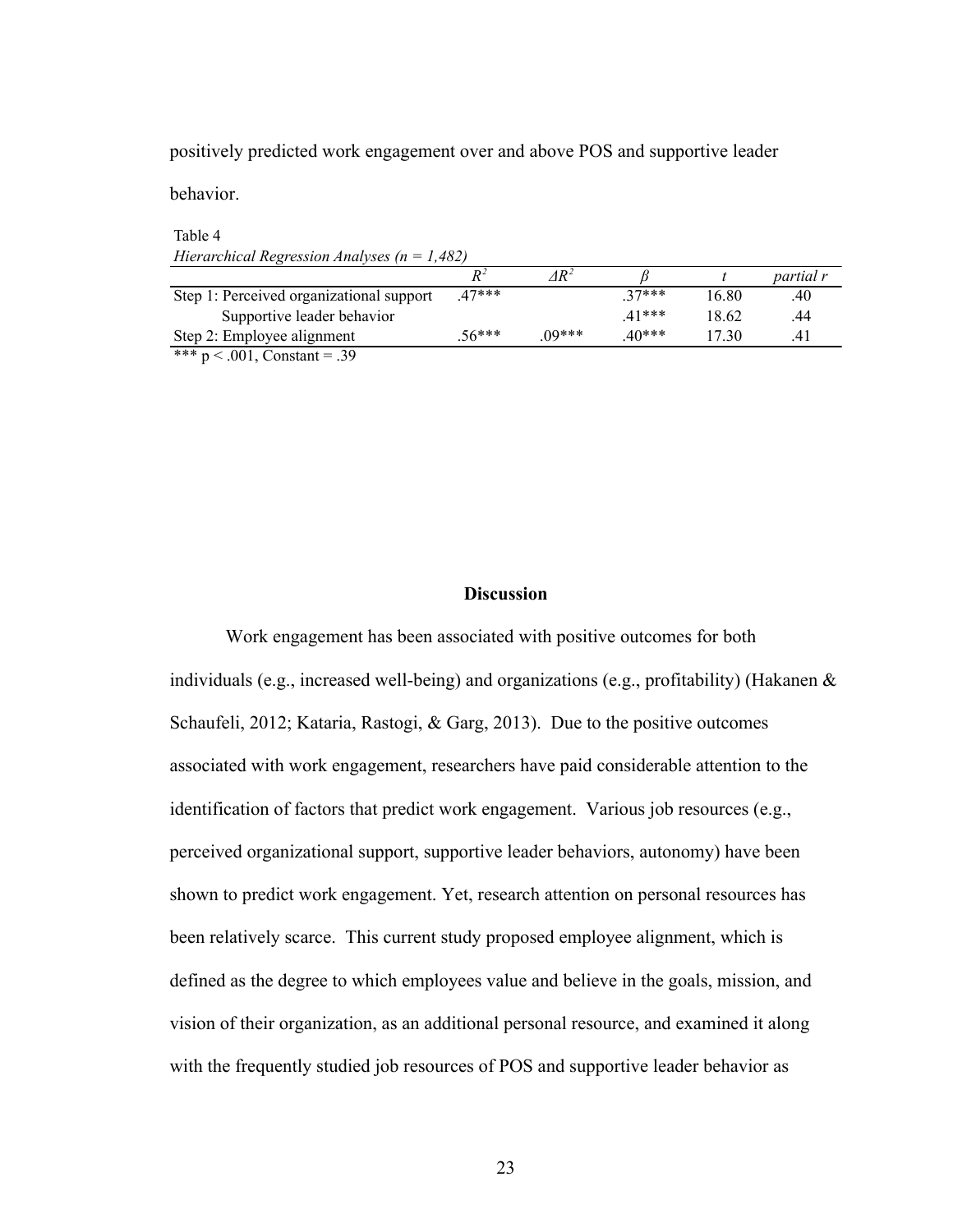predictors of work engagement. Hypothesis 1 stated that POS would positively predict work engagement. Hypothesis 2 stated that supportive leader behavior would predict work engagement positively. Hypothesis 3 stated that employee alignment would predict work engagement positively. The results of the regression analysis indicate support for Hypotheses 1 to 3. These results indicate that POS, supportive leader behavior, and employment alignment all predict work engagement. Consistent with past research, employees' perceptions of support from the organization and its' leaders foster work engagement. Additionally, employees whose values align with the mission and vision of the organization are also more likely to be engaged in their work role.

The present study also posited the research question as to whether employee alignment would show incremental validity in predicting work engagement. The results of the hierarchical regression analysis indicate that employee alignment predicts work engagement over and above POS and supportive leader behavior. When POS and supportive leader behavior were statistically controlled for using hierarchical regression analysis, employee alignment explained the unexplained variance in predicting work engagement. This result indicates that employee alignment has the additive effect of predicting employee engagement above and beyond POS and supportive leader behavior. Therefore, in addition to the perception that the organization supports workers and leaders demonstrate supportive behavior, when workers believe and value the organization's goals, mission, and vision, have confidence and trust in senior leadership and the direction the organization is going, they become engaged in their work role.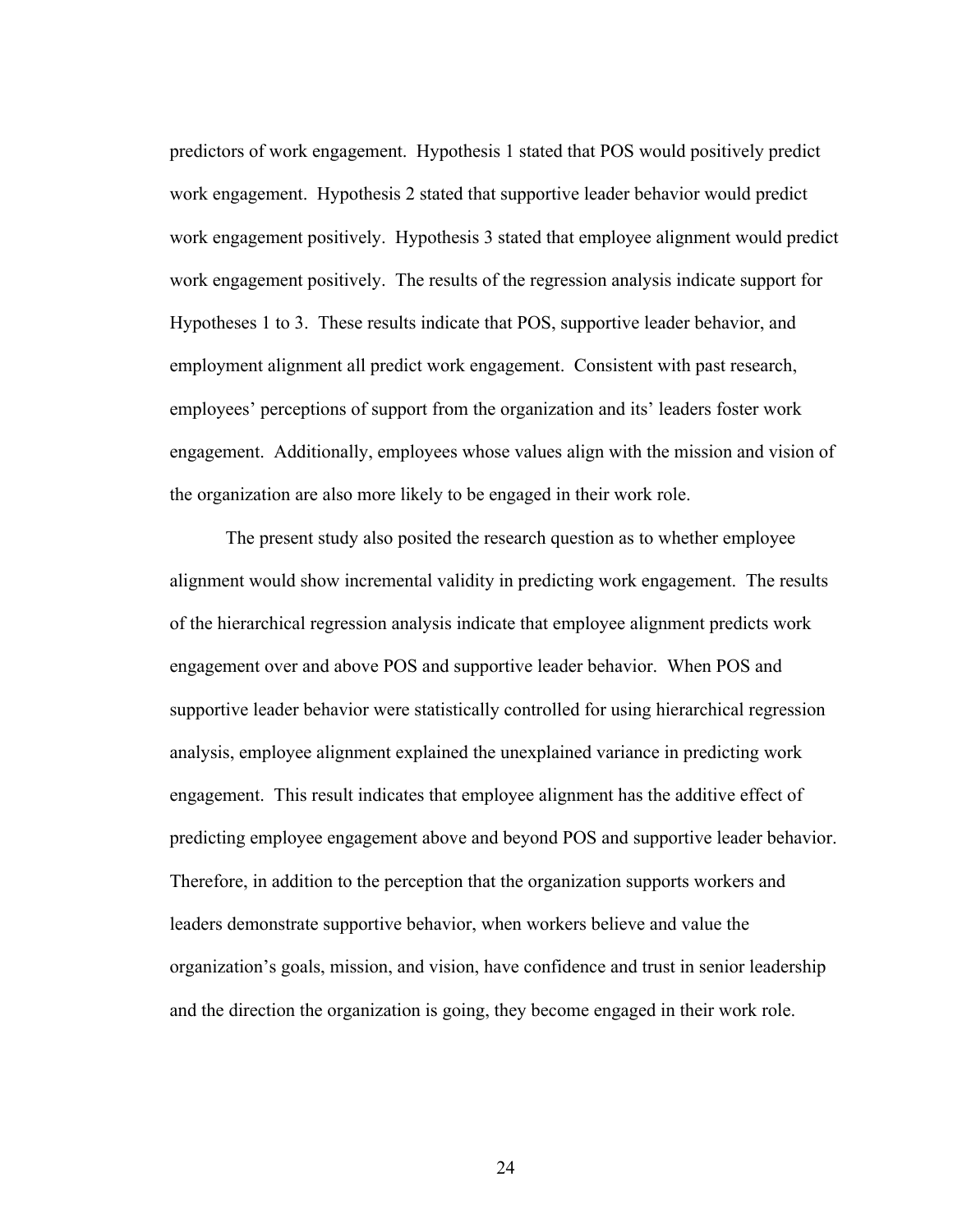To summarize the results, all hypotheses were supported in terms of the three predictors significantly predicting work engagement, as well as employee alignment showing incremental validity in predicting work engagement above and beyond POS and supportive leader behavior. The following sections discuss theoretical and practical implications of the present findings.

#### **Theoretical Implications of the Present Study**

The study provides additional evidence in support of the JD-R model by producing similar results to previous studies regarding POS and supportive leader behavior predicting work engagement. Job resources such as POS and supportive leader behaviors are likely to increase work engagement as well as have a reciprocal causality effect with the personal resource of employee alignment (Xanthopoulou et al., 2009).

Employee alignment as a personal resource adds to the theoretical framework of the antecedents of work engagement. Past research has mainly focused on personality traits as personal resources, but the results of this study demonstrated that an attitude-like variable, employment alignment, could be considered a personal resource that predicts work engagement. In other words, employee alignment could be considered a new factor to increase work engagement among employees. The construct taps into the beliefs and attitudes of workers toward their organization and their leaders. This finding extends the JD-R model by adding a personal resource of employee alignment as a predictor of work engagement. The theoretical implication of employee alignment is by harnessing, perpetuating, and/or creating workers' positive attitudes and beliefs this should increase their personal investment of time and energy into their work role.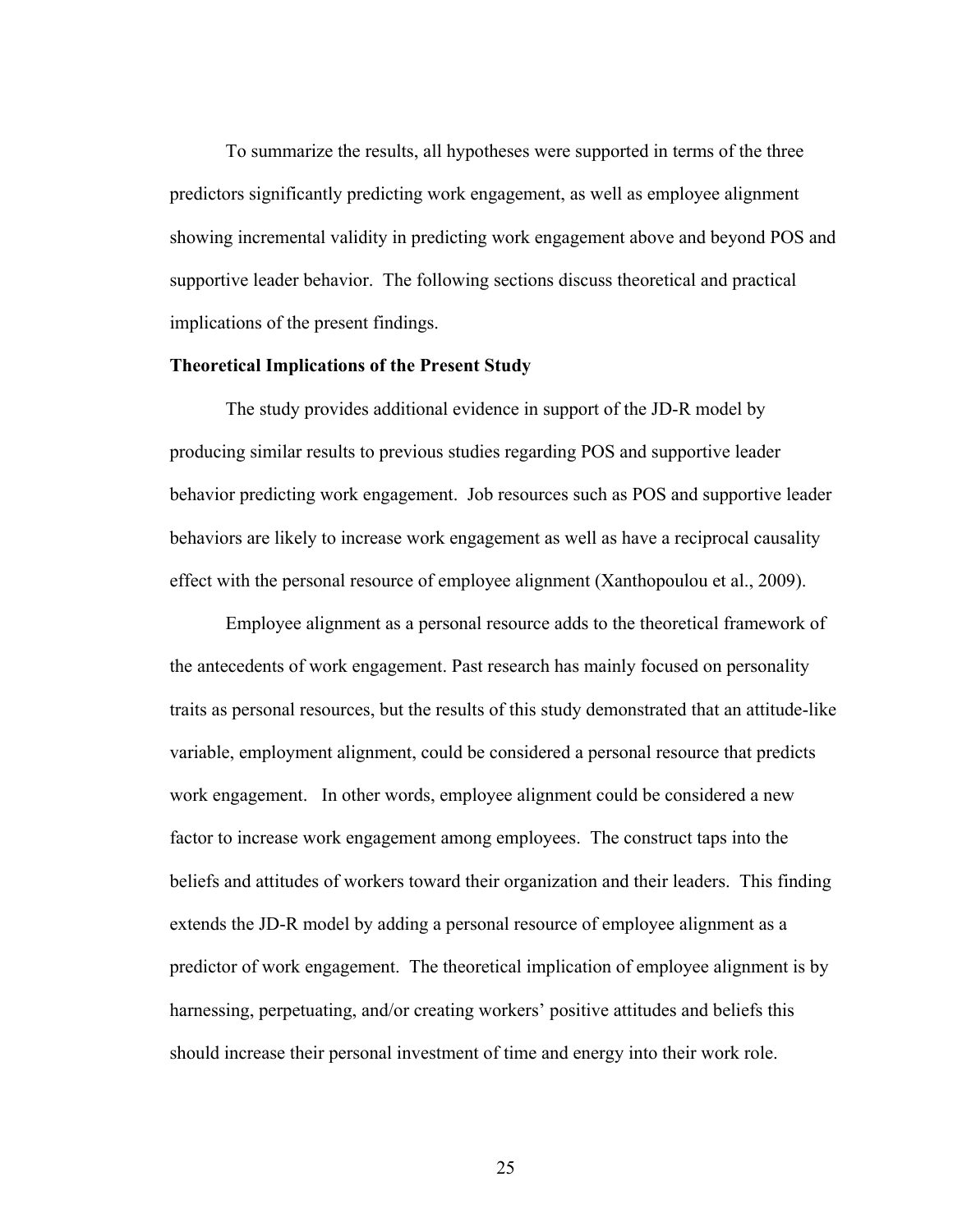According to Fredrickson (2001), the broaden-and-build theory posits that positive emotions seem to benefit people's thoughts and actions, and through this broadening process, people could constantly build upon these positive emotions. If a worker's positive attitude and beliefs (employee alignment) lead to work engagement and positive organizational outcomes, they may lead to increased personal resources such as selfefficacy and positive affect (Salanova, Llorens, & Schaufeli, 2011; Xanthopulou et al., 2009).

#### **Practical Implications of the Present Study**

The results of the present study suggest various ways to increase an engaged workforce. For example, organizational development initiatives such as strategies to increase perceptions of organizational support through the implementation of a job rotation program, provide leaders with professional development, and promote employee alignment; all of which should foster engagement as well as employees' trust.

Based on the finding that POS positively predicts work engagement, organizations could increase POS through offering competitive remuneration packages and providing the tools needed for employees to navigate their career. Organizations could create a culture of learning and development through job rotation programs, which identify and utilize their workforces' strengths as well as provide cross training to employees in preparation for their next career move within the company. Lastly, companies could utilize industry compensation benchmarks to base their remuneration packages to increase the attraction of the organization to prospective employees. In addition, benefits targeting the demographic of the prospective talent that the competitors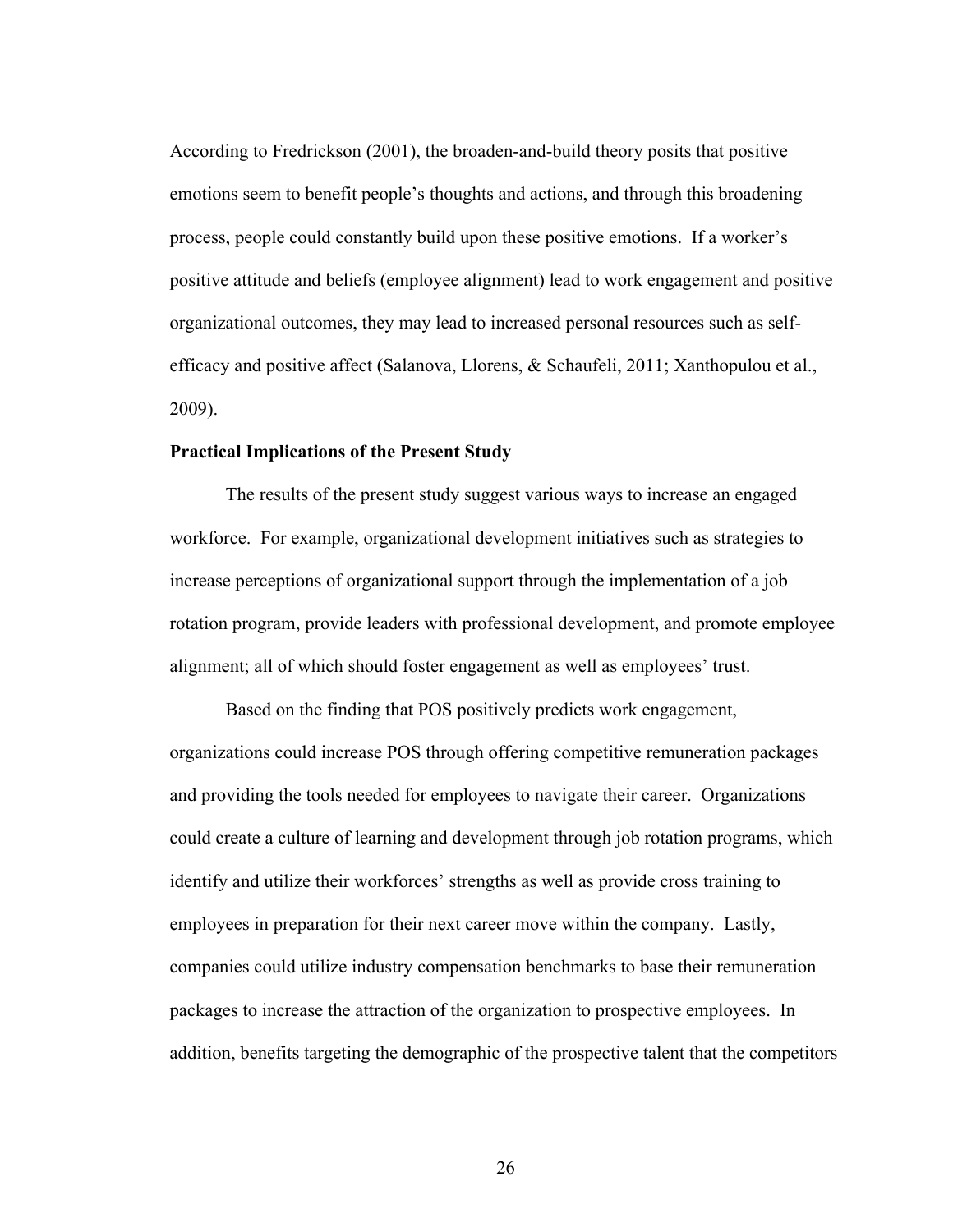do not offer may give organizations a competitive edge in attraction such as charity involvement.

With respect to the finding that supportive leader behavior predicts work engagement, there are many organizational practices that could improve supportive leader behaviors. Supportive leader behavior emphasizes the important role managers play in creating a work environment that fosters trust and engagement. The key management behaviors found to increase engagement in this study were providing autonomy, demonstrating democratic leadership behaviors (soliciting input from workers on decisions that affect them), and giving recognition to their subordinates. These behaviors emphasize the importance of regular two-way communication, recognition, and feedback; in other words, an increased frequency of constructive supervisor interactions may increase work engagement. A supportive leader provides feedback and helps workers learn from their mistakes. Coaching may also increase self-efficacy of workers, which has been shown to be a strong determinant of increased performance through work engagement (Salanova et al., 2011; Xanthopulou et al., 2009; Xanthopoulou, Bakker, Heuven, Demerouti, & Schaufeli, 2008). Thus, the priority of effective coaching should be to increase communication, recognition, and feedback, which in turn predict work engagement.

One of the practical implications based on the finding that employee alignment positively predicts work engagement, organizations might develop talent management strategies that impact employee alignment throughout the entire employee lifecycle: recruitment, selection, development, and retention. Employee alignment techniques are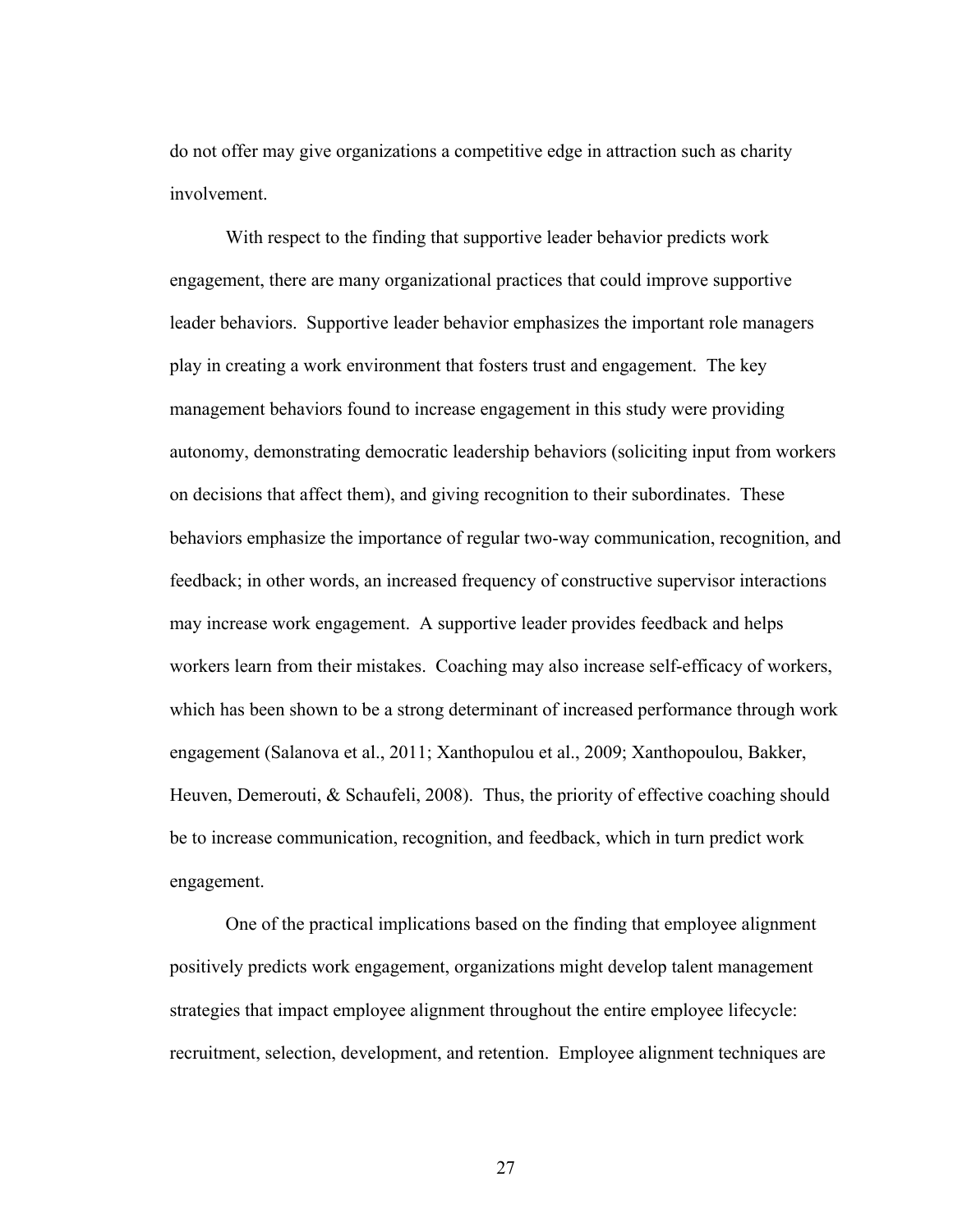an integral facet of strategic talent management for organizations.Employee alignment could start with recruitment because this is the first point of contact with the organization for many potential employees. A company statement clearly indicting the mission and values of the organization is important in attracting the talent that shares the same values as the organization. The next step of an effective employee alignment strategy would be a selection process that assesses the degree to which the prospective employees' values align with those of the organization through an interview process that may include structured interviews, a self-report assessment, and a behavioral assessment. For example, a situational interview question to assess employee alignment would be "Why do you want to work for this company?" and "What are your personal work goals and purpose for the future?"

In addition to recruitment and selection techniques, organizations should work on a strategy that employees internalize organizational values and beliefs as their own (at a minimal level employees are aware of organizational mission, vision, values, and beliefs). Companies should create environments that communicate and promote value congruence between employees and the organization such as designing formal onboarding and socialization programs to facilitate aligning of values. These orientation programs are likely to be effective in influencing employees (particularly the new hires). These strategies have a component similar to organizational socialization, which assists in delineating the situational self or "work self," based on social identity theory (Ashforth & Mael, 1989). The benefit for the company of aligning workers' personal and organizational values and goals is to increase the perception of P-O fit; as a result,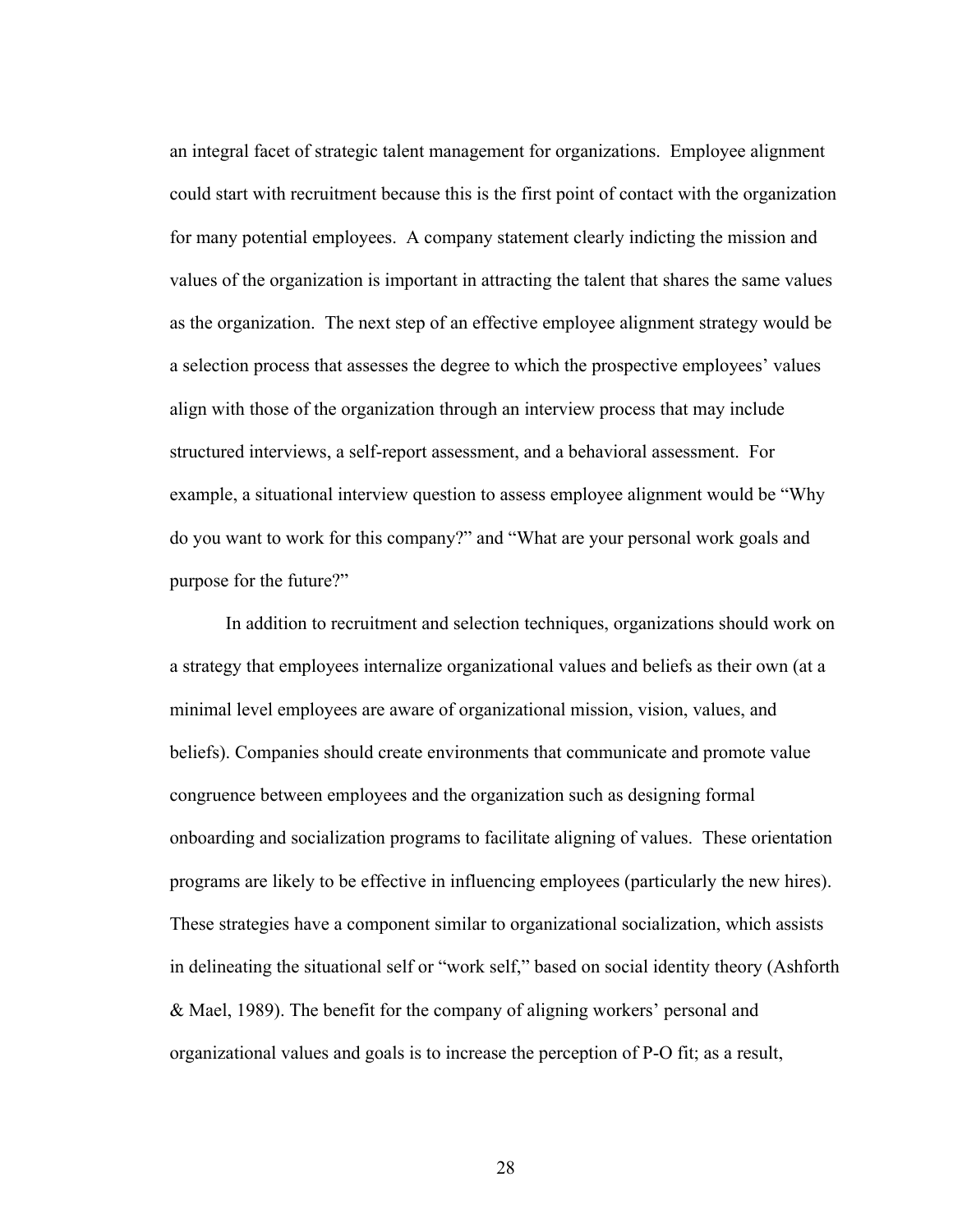increased vigor, dedication, and absorption by workers in their work role is likely to occur. For example, the researcher asserts that employees are typically most motivated and engaged when they are starting in a new company. Strategies that increase employee alignment such as onboarding techniques that socialize the new hires into the corporate culture and assure how their role contributes to organizational success are likely to harness employees' positive psychological state (i.e., work engagement).

Furthermore, when recruitment, selection, and orientation are consistent with aligning workers during the assimilation process, executive level leaders could communicate the importance of the mission and vision, which strengthens the message to employees (particularly the new hires), and this message should be further reinforced by all leaders through recognition and feedback when employees exhibit these behaviors consistent with the mission and vision of the organization (Christian et al., 2011). Another measure to emphasize employee alignment is that all training and development be aligned to the organization's mission, vision, and values by linking the training back to the core values throughout training and upon completion. In other words, to increase employee alignment, companies should use compelling messaging through multiple methods that communicate and reinforce the organization's mission, vision, goals, and values, and this should be done throughout the entire employee life cycle starting at recruitment, selection, and development in order to assimilate, engage, and retain employees.

To summarize the implications of the research investigating the key drivers of work engagement for the entire workforce, organizations can increase POS through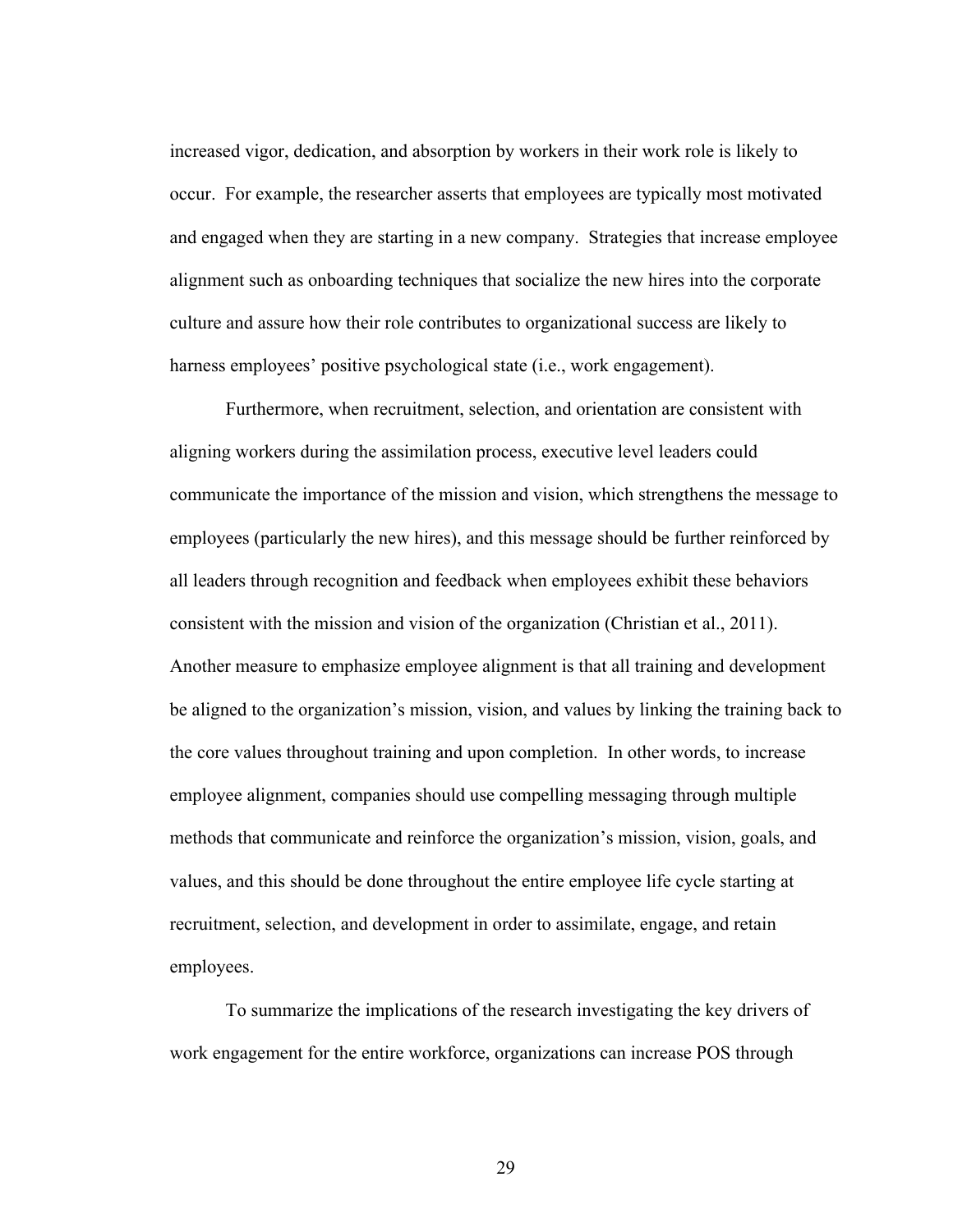creating a culture of development by rolling out a job rotation program, increase the perception of supportive leader behavior through coaching, and increase employee alignment through strategies to synchronize workers with organizational mission, vision, and goals.

#### **Strengths, Limitations, and Future Research**

A strength of the study was that a large sample size enabled statistical power to detect actual effect. The limitation of the current study is the findings were based on the American national sample and diminish the generalizability of the findings to work environments globally. Therefore, these findings based on an individualistic culture may not all apply to work environments particularly in collectivistic cultures (Hofstede, 2001). Future research could include international participants in collectivistic cultures in order to increase the generalizability of the findings. Another limitation was the sample was based on two industries with the majority being from healthcare. Future research could collect data from participants from a wide variety of industries to increase the generalizability fo the findings.

Future research should be directed at examining whether the construct of employee alignment displays discriminant validity from similar constructs such as value congruence and P-O fit. The discriminant validity study would be beneficial in determining if employee alignment and value congruence or P-O fit are measuring the same phenomenon and are therefore redundant.

Future research should also be directed at investigating employee alignment in terms of its relationship with personal resources such as self-efficacy and the reciprocal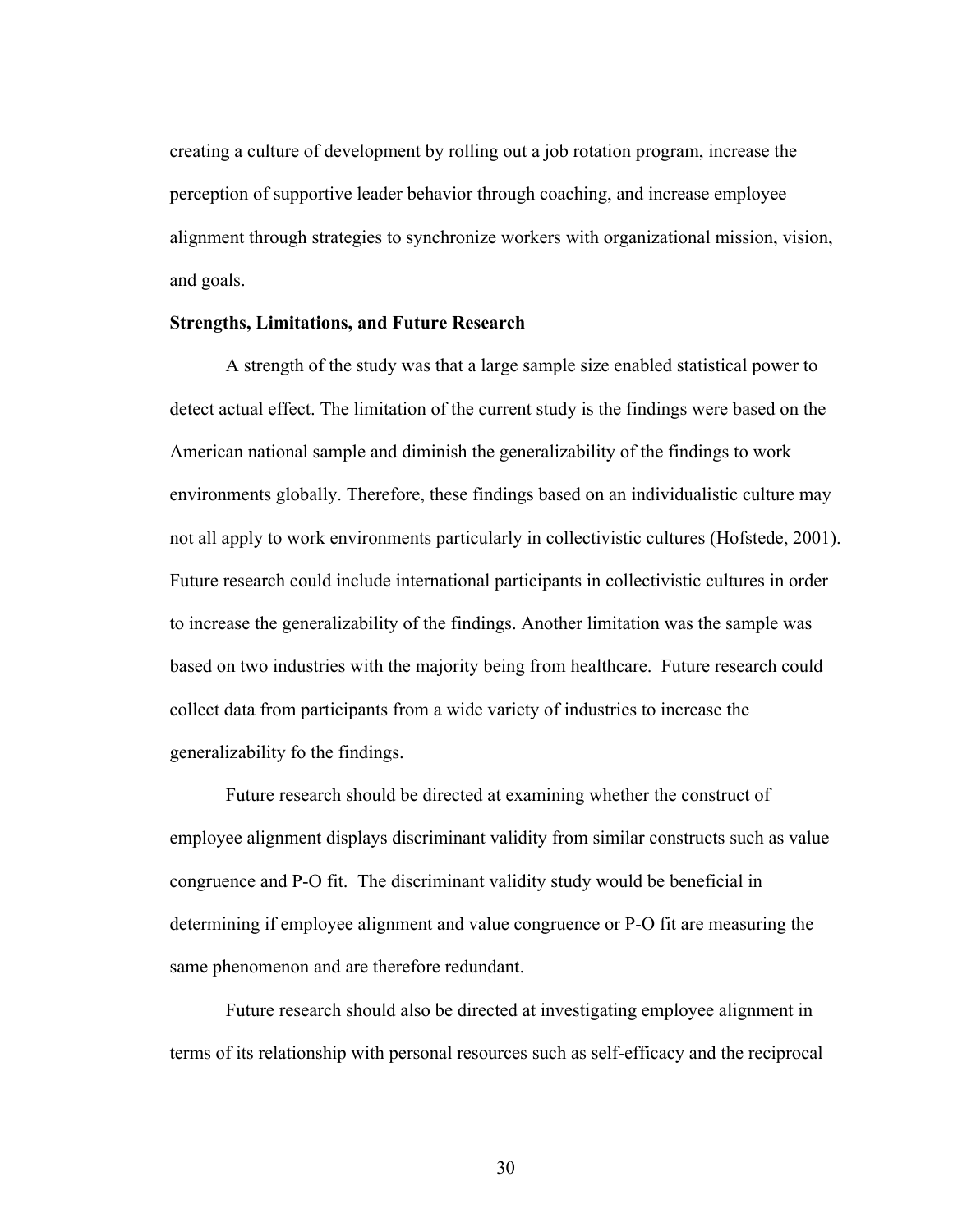causality model of engagement (Salanova, Llorens, & Schaufeli, 2011; Xanthopulou et al., 2009). Employee alignment may be related to the upward gain spiral of personal resources with self-efficacy/self-esteem via goal achievement in the reciprocal causality model (Bakker & Bal, 2010; Xanthopulou et al., 2009).

Research should be done regarding the alignment of values and a new hire entering the organization (Macey  $\&$  Schneider, 2008). More specifically, research could investigate the level of congruence between employees and the organization at various stages in the employee lifecycle to determine if this influences their overall engagement. For example, if a worker's values are not initially aligned to the organization, does this mean they will not be as engaged as other workers or are workers malleable in terms of alignment and engagement?

Future supportive leader behavior research could examine which particular leader behaviors develop trust and ultimately foster engagement. The concept of trust appears to be the underlying phenomenon mediating the relationship between the predictors of work engagement and work engagement. Leader behavior in particular seems to exhibit the most influence on workers' engagement levels due to daily contact and the fact that employees base their perceptions of the organization on the leaders they report directly to. Thus, research should focus on studying what leader behavior fosters managerial trustworthiness since leaders are so influential in employees' daily levels of engagement (Whitener, Brodt, Korsgaard, & Werner, 1998).

## **Conclusion**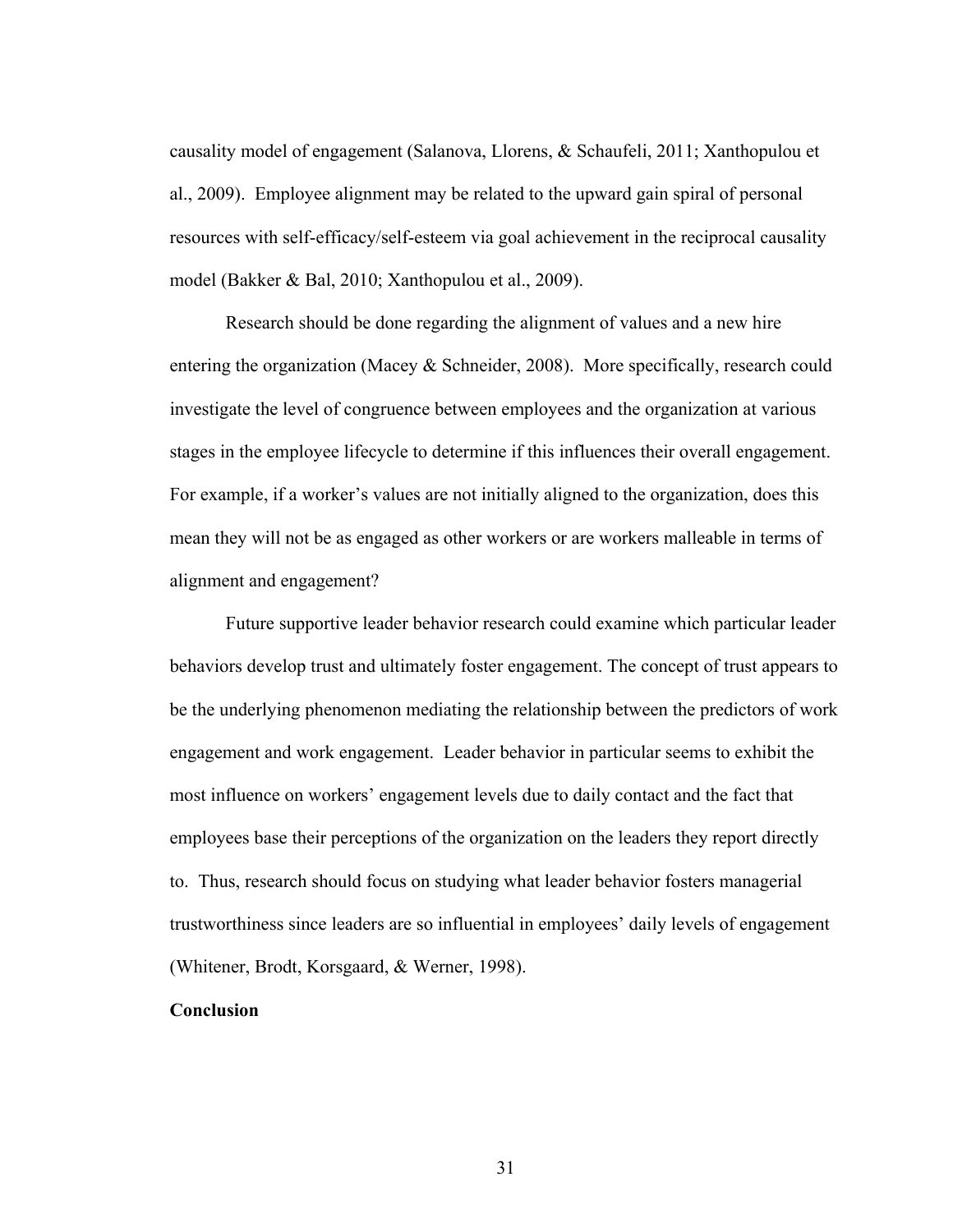Work engagement produces many benefits for both individuals (e.g., life satisfaction, organizational commitment) and organizations (e.g., increased financial results). Work engagement focuses on the whole psychological state of the employee and the interaction of job demands and resources on energy toward role performance, identification with their work, and absorption in their work role. Results of the present study show that employee alignment is an additional predictor of work engagement and has additive predictive validity above and beyond POS and supportive leader behaviors. Organizations that are able to create a safe/trusting work environment characterized by POS and supportive leader behavior as well as having workers whose values are aligned to the mission, vision, and values of the company are more likely to have a competitive advantage due to an engaged workforce that displays discretionary effort and organizational identification. Results of the present study have many practical implications to increase work engagement among employees.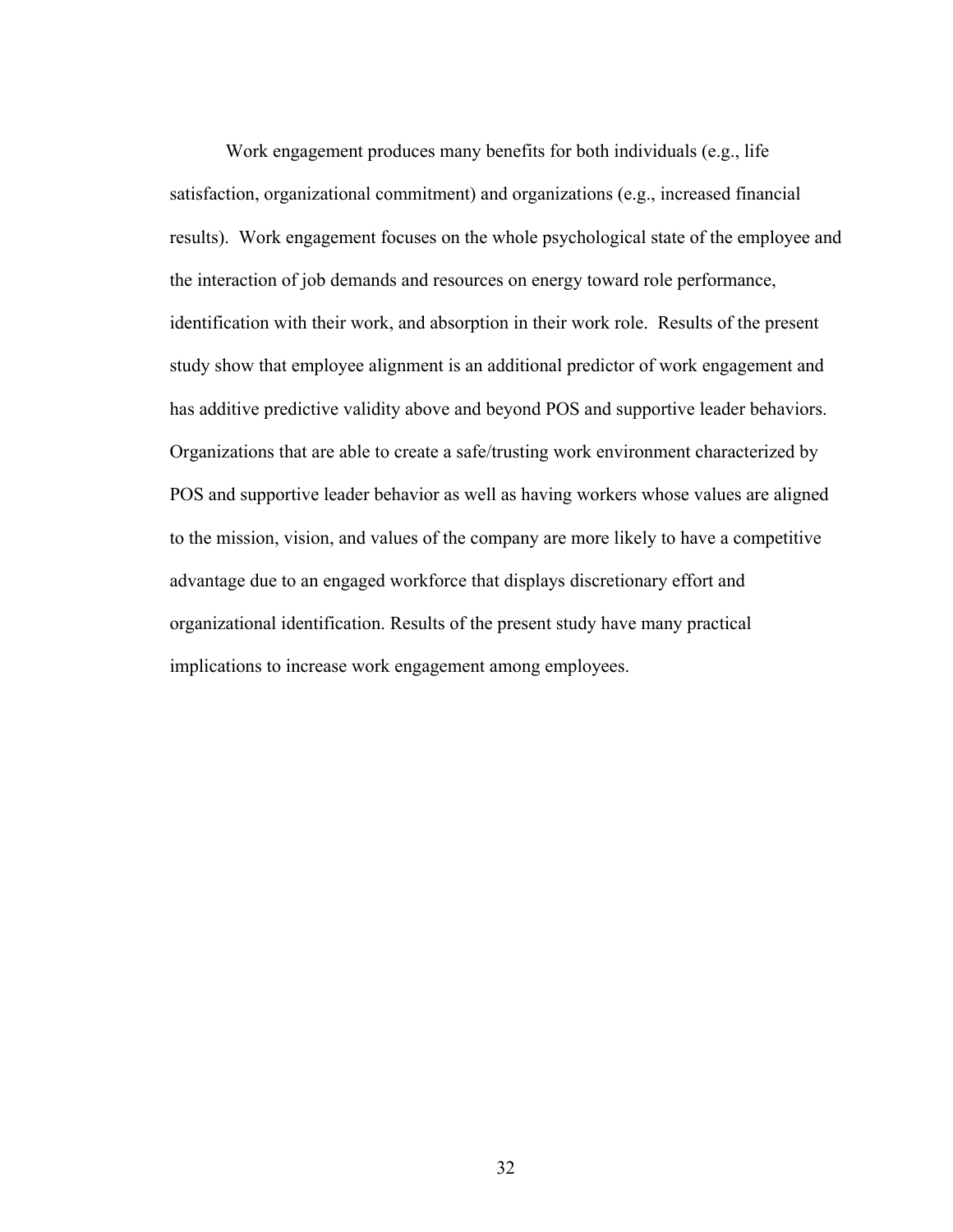#### **References**

AARP, 2007. Leading a Multigenerational Workforce, Retrieved on February 17, 2014 from: http://assets.aarp.org/www.aarp.org /articles/money/employers/leading multigenerational workforce.pdf.

- Ashforth, B. E., & Mael, F. (1989). Social identity theory and the organization. *Academy of Management Review, 14*(1), 20-39. doi:10.5465/AMR.1989.4278999
- Bakker, A. B. (2011). An evidence-based model of work engagement. *Current Directions in Psychological Science, 20*(4), 265-269. doi:10.1177/0963721411414534

Bakker, A. B., & Bal, P. M. (2010). Weekly work engagement and performance: A study among starting teachers. *Journal of Occupational & Organizational Psychology, 83*(1), 189-206.

Bakker, A.B., & Demerouti, E. (2007). The job demands-resources model: State of the art. *Journal of Managerial Psychology, 22,* 309-328.

- Bakker, A.B., & Demerouti, E. (2008). Towards a model of work engagement. *Career Development International, 13,* 209-223.
- Bakker, A.B., Van Emmerik, I.J.H, & Euwema, M.C. (2006). Crossover of burnout and engagement in work teams. *Work and Occupations, 33,* 464-489.

Bakker, A. B., & Xanthopoulou, D. (2009). The crossover of daily work engagement: Test of an actor-partner interdependence model. *Journal of Applied Psychology, 94*(6), 1562-1571.

Bargagliotti, L. A. (2012). Work engagement in nursing: A concept analysis. *Journal of Advanced Nursing, 68*(6), 1414-1428. doi:10.1111/j.1365-2648.2011.05859.x

Caldwell, D. F., Chatman, J. A., & O'Reilly, C. A. (1990). Building organizational commitment: A multi-firm study. *Journal of Occupational & Organizational Psychology,* 63: 245–251.

Chalofsky, N., & Krishna, V. (2009). Meaningfulness, commitment, and engagement: The intersection of a deeper level of intrinsic motivation. *Advances in Developing HumanResources, 11*(2), 189-203.

Christian, M., Garza, A., & Slaughter, J., (2011). Work engagement: a quantitative review and test of its relations with task and contextual performance. *Personnel Psychology, 64,* 89 136.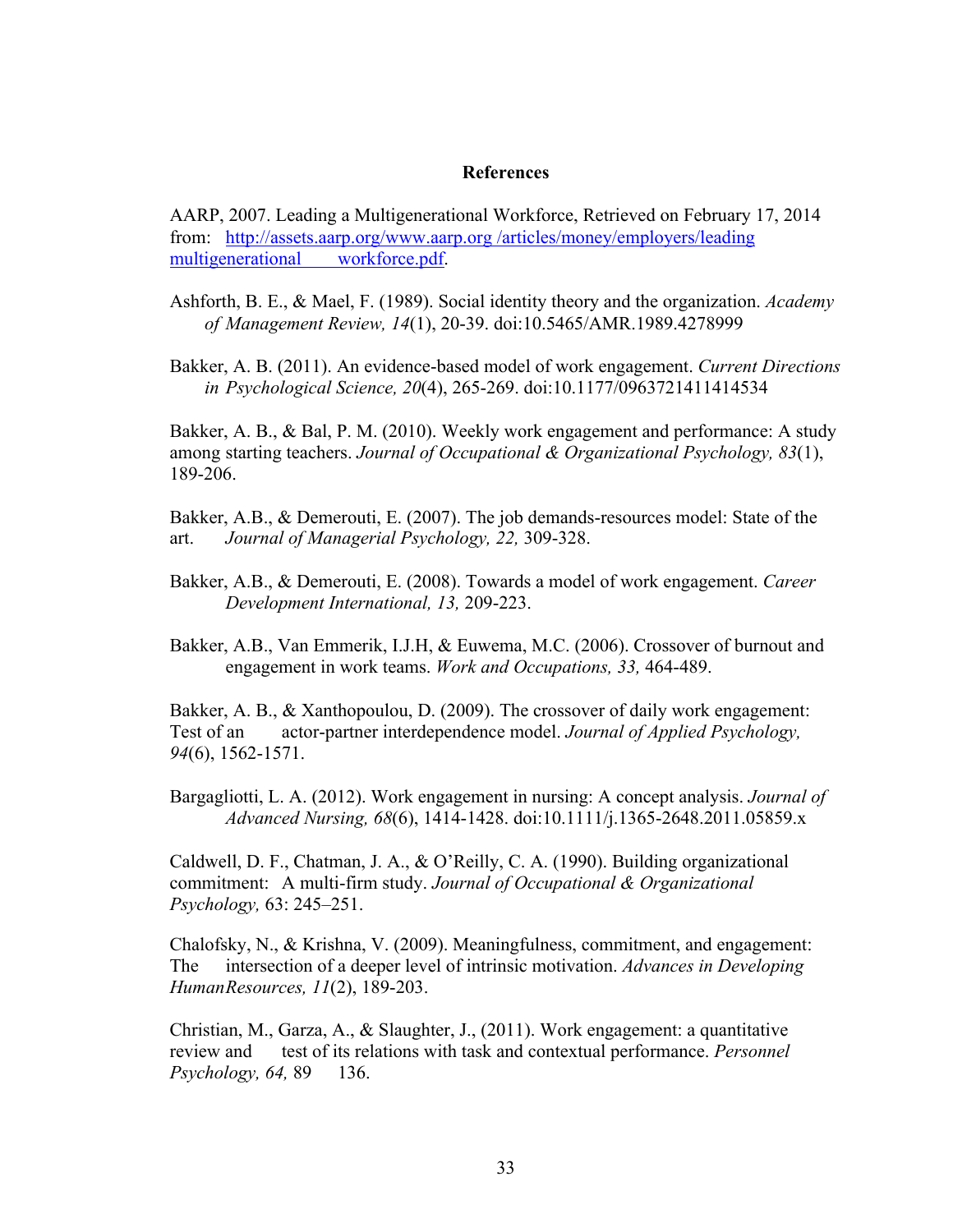Deci, E. L., Connell, J. P., & Ryan, R. M. (1989). Self-determination in a work organization. *Journal of Applied Psychology, 74*(4), 580.

- Edmondson, A. (1999). Psychological safety and learning behavior in work teams. *Administrative Science Quarterly, 44*(2), 350-383.
- Eisenberger, R., Stinglhamber, F., Vandenberghe, C., Sucharski, I. L., & Rhoades, L. (2002). Perceived supervisor support: Contributions to perceived organizational support and employee retention. *Journal of Applied Psychology, 87*(3), 565- 573. doi:10.1037/0021 9010.87.3.565
- Fairlie, P. (2011). Meaningful work, employee engagement, and other key employee outcomes:Implications for human resource development. *Advances in Developing Human Resources, 13*(4), 508-525. doi:10.1177/1523422311431679

Fredrickson, B.L. (2001). The role of positive emotions in positive psychology: The broaden- and–build theory of positive emotions. *American Psychologist, 56,* 218- 226.

Freeney, Y., & Fellenz, M. R. (2013). Work engagement, job design and the role of the social context at work: Exploring antecedents from a relational perspective. *Human Relations, 66*(11), 1427-1445. doi:10.1177/0018726713478245

Hakanen, J. J., & Schaufeli, W. B. (2012). Do burnout and work engagement predict depressive symptoms and life satisfaction? A three-wave seven-year prospective study. *Journal of Affective Disorders, 141*(2-3), 415-424. doi:10.1016/j.jad.2012.02.043

Halbesleben, J. R. B. (2010). A meta-analysis of work engagement: Relationships with burnout, demands, resources, and consequences. In A. B. Bakker & M.P. Leiter (Work engagement: A handbook of essential theory and research), (102-117). New York, NY US: Psychology Press.

Havens, D. S., Warshawsky, N.E. & Vasey, J. (2013). RN work engagement in generational cohorts: the view from rural US hospitals. *Journal of Nursing Management,* 21, 927–940.

Hobfoll, S.E., Johnson, R.J., Ennis, N., & Jackson, A.P. (2003). Resource loss, resource gain, and emotional outcomes among inner city women. *Journal of Personality and Social Psychology, 84,* 632-643.

Hofstede, G. (1984). *Culture's consequences: Comparing values, behaviors, institutions, and organizations across nations,* Thousand Oaks, CA: Sage.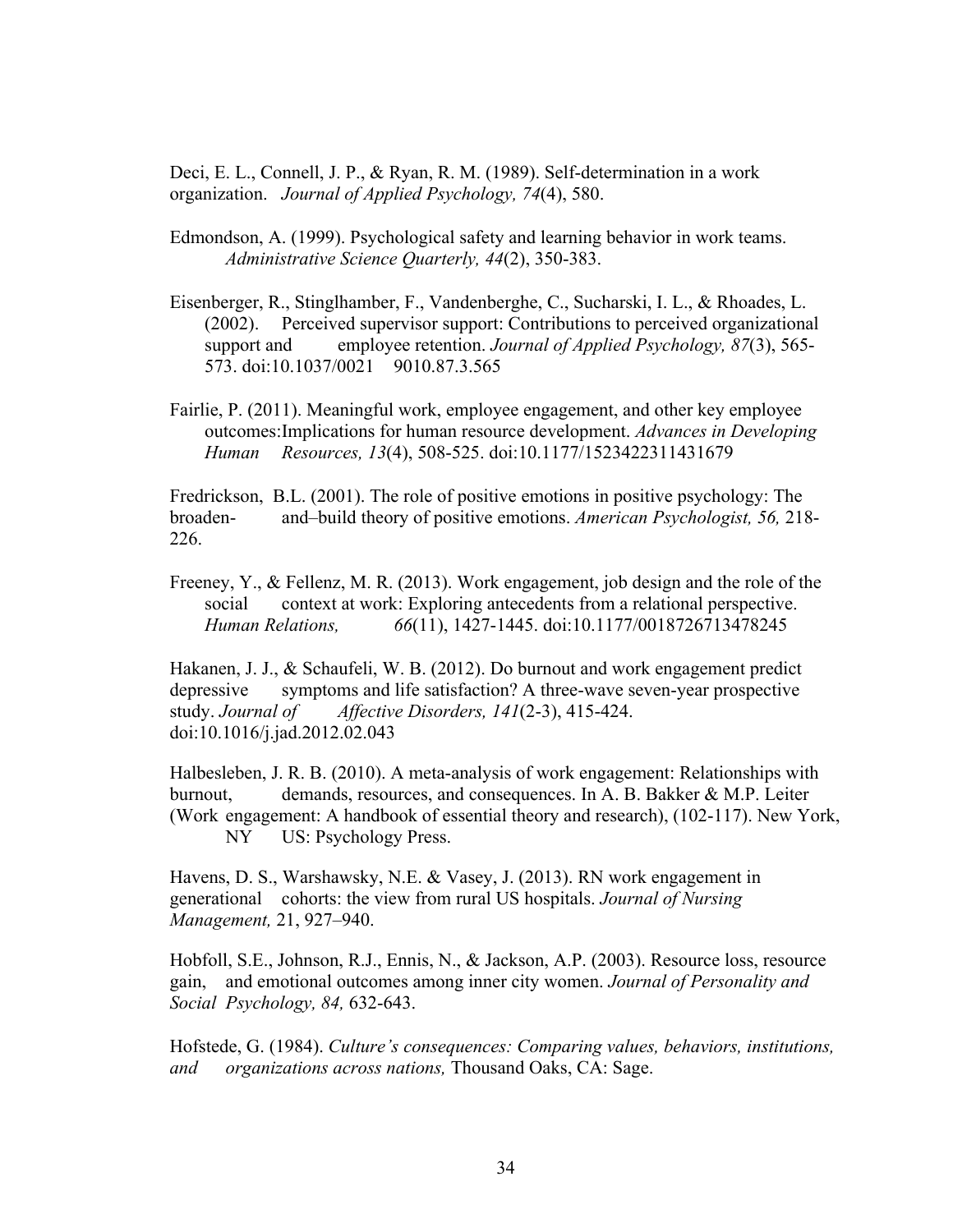Kahn, W.A. (1990). Psychological conditions of personal engagement and disengagement at work. *Academy of Management Journal, 33,* 692-724.

Kast, F.E. & Rosenzweig, J.E. (1979). *Organization and management,* New York: McGraw-Hill.

Kataria, A., Rastogi, R., & Garg, P. (2013). Organizational effectiveness as a function of employee engagement. *South Asian Journal of Management, 20*(4), 56-73.

Kottke, J. L., & Sharafinski, C. E. (1988). Measuring perceived supervisory and organizational support. *Educational and Psychological Measurement, 48,* 1075–1079.

Lorente, L.R., Salanova, M.S., Martinez, I.M. & Schaufeli, W.B. (2008). Extension of the job demands-resources model in the prediction of burnout and engagement among teachers over time, *Psicothema, 20*, 354-360.

Luthans, F., Norman, S.M., Avolio, B.J., & Avey, J.B. (2008). The mediating role of psychological capital in the supportive organizational climate-employee performance relationship. *Journal of Organizational Behavior, 29*, 219-239.

Macey, W. H., & Schneider, B. (2008). The meaning of employee engagement. *Industrial & Organizational Psychology, 1*(1), 3-30. doi:10.1111/j.1754-9434.2007.0002.x

Mauno, S., Kinnunen, U., Mäkikangas, A., & Feldt, T. (2010). Job demands and resources as antecedents of work engagement: A qualitative review and directions for future research. In S. L. Albrecht (Handbook of employee engagement), (111-128). Northampton, MA US: Edward Elgar Publishing.

May, D. R., Gilson, R. L., & Harter, L. M. (2004). The psychological conditions of meaningfulness, safety and availability and the engagement of the human spirit at work. *Journal of Occupational & Organizational Psychology, 77*(1), 11-37.

Oldham, G. R., & Cummings, A. (1996). Employee creativity: Personal and contextual factors at work. *Academy of Management Journal, 39*(3), 607-634. doi:10.2307/256657

Rhoades, L., & Eisenberger, R. (2002). Perceived organizational support: A review of the literature. *Journal of Applied Psychology, 87*(4), 698-714.

Roberts, D.R., & Davenport, T.O. (2002). Job engagement: Why it's important and how to improve it. *Employment Relations Today, 29*(3),21-29.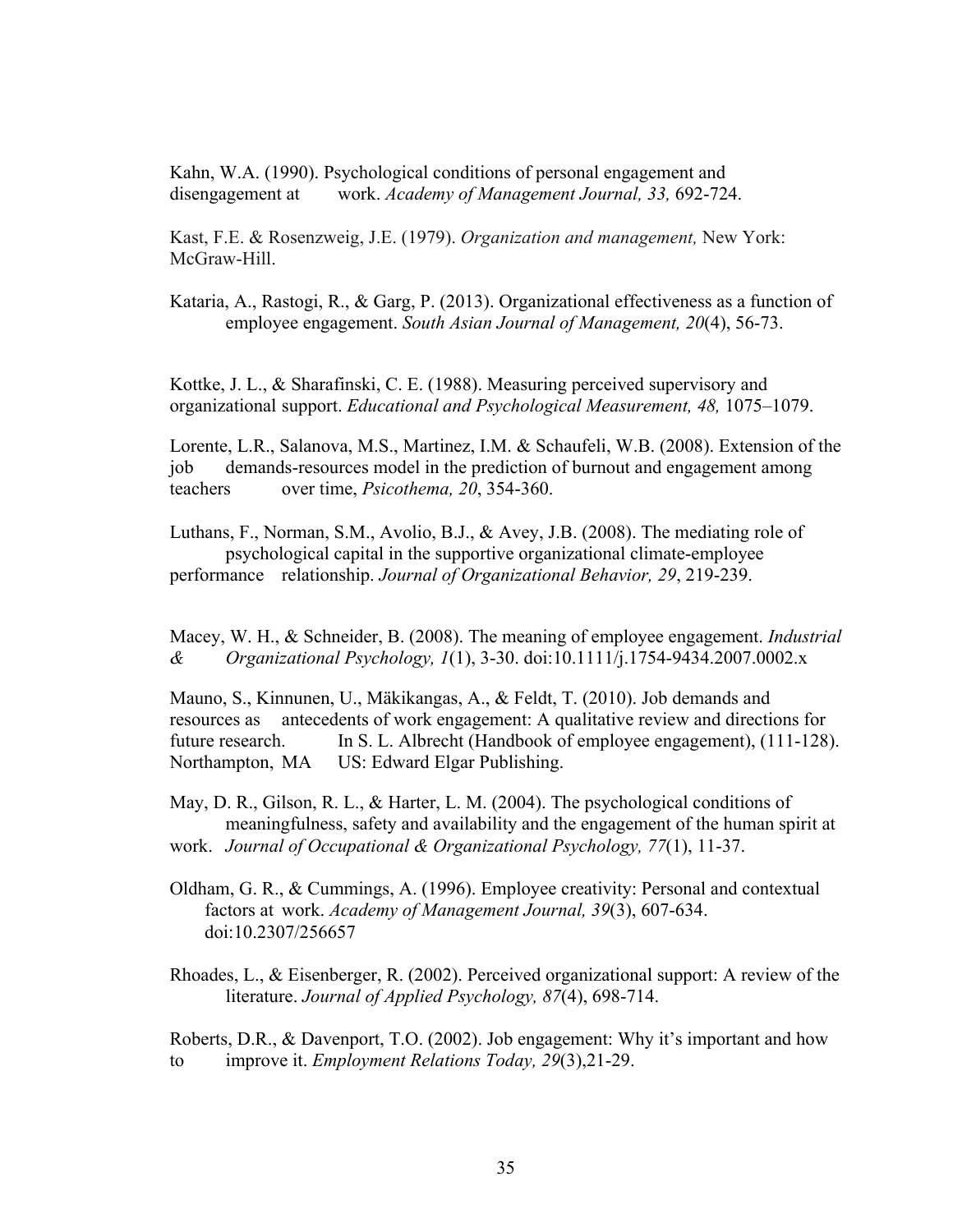Rich, B.L., Lepine, J.A., & Crawford, E.R. (2010). Job engagement: antecedents and effects on job performance. *Academy of Management Journal, 53(3)*, 617-635.

Saks, A.M. (2006). Antecedents and consequences of employee engagement. *Journal of Managerial Psychology, 21,* 600-619.

Schaufeli, W.B., & Bakker, A.B. (2004). Job demands, job resources, and their relationship with burnout and engagement: A multi-sample study. *Journal of Organizational Behavior, 25*, 293-315.

Schneider, B., Macey, W. H., Barbera, K. M., & Martin, N. (2009). Driving customer satisfaction and financial success through employee engagement. *People & Strategy, 32*(2), 22-27.

Shore, L. M., & Tetrick, L. E. (1991). A construct validity study of the survey of perceived organizational support. *Journal of Applied Psychology, 76,* 637–643.

Shuck, B., Reio, T. G., & Rocco, T. S. (2011). Employee engagement: An examination of antecedent and outcome variables. *Human Resource Development International, 14*(4), 427-445. doi:10.1080/13678868.2011.601587

Spreitzer, G. M., Kizilos, M. A., & Nason, S. W. (1997). A dimensional analysis of the relationship between psychological empowerment and effectiveness, satisfaction, and strain. *Journal of Management*, *23,* 679–704.

US Bureau of Labor Statistics, 2013, Women in the Labor Force: A Data Book, BLS Reports, report 1040. Retrieved on February 26, 2014 from: http://www.bls.gov/cps/wlf-databook2012.pdf

Ware, B.L. (1999). *Integral talent systems employee engagement survey manager tool kit* (Eds.)

Ware, B.L. (2012). *Integral talent systems employee engagement survey manager tool kit* (Eds.)

Wildermuth, C., & Pauken, P.D., (2008). A perfect match: decoding employee engagement – Part I: Engaging cultures and leaders. *Industrial and Commercial Training, 40*(3), 122 128.

Vassos, M., Nankervis, K., Skerry, T., & Lante, K. (2013). Work engagement and job burnout within the disability support worker population. *Research in Developmental Disabilities, 34*(11), 3884-3895. doi:10.1016/j.ridd.2013.08.005